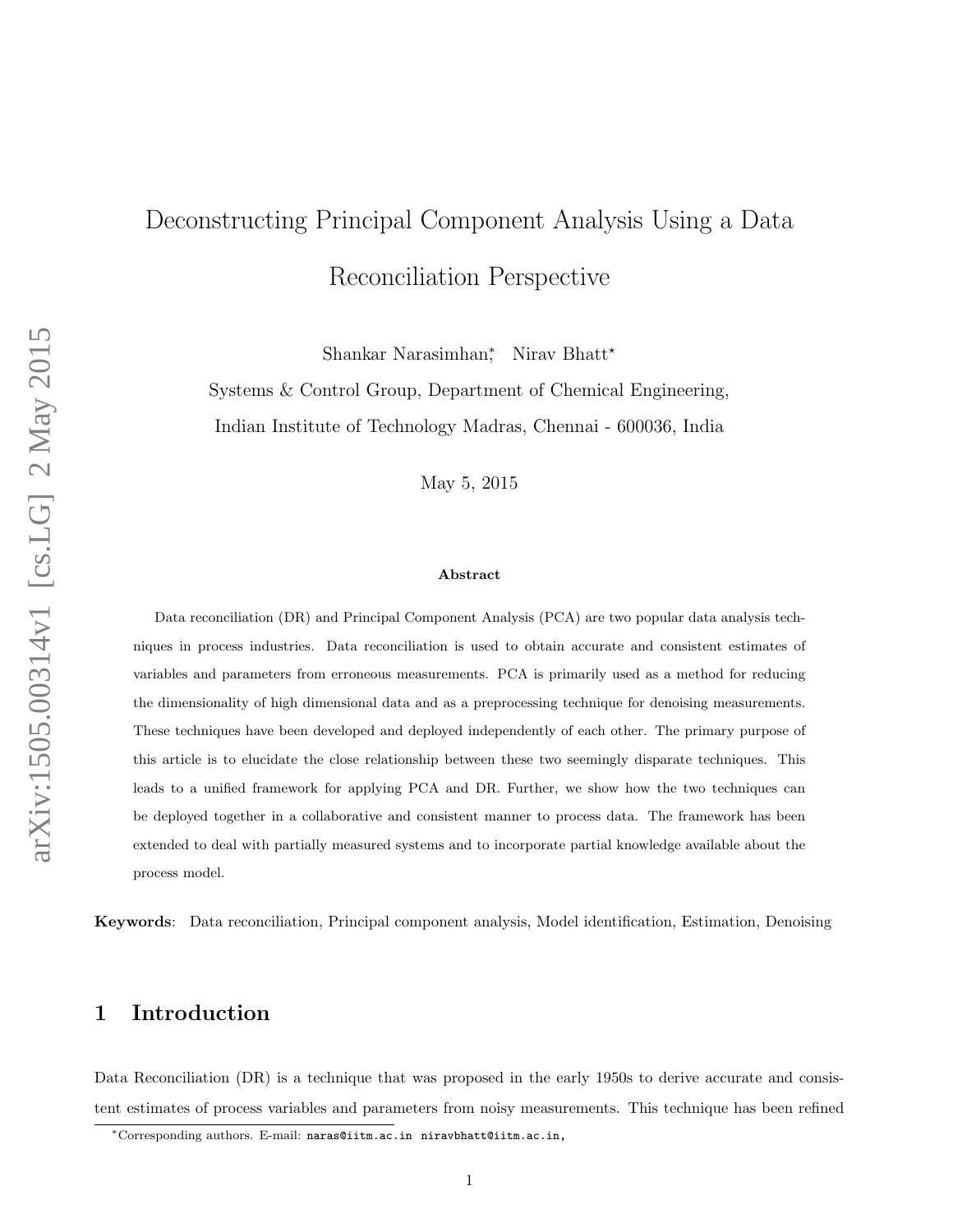and developed over the past fifty years. Several books and book chapters have been written on this and related techniques [\[Romagnoli and Sanchez\(1999\),](#page-30-0) [Veverka and Madron\(1997\),](#page-30-1) [Narasimhan and Jordache\(2000\),](#page-30-2) [Hodouin\(2010\),](#page-29-0) [Bagajewicz\(2001\)\]](#page-28-0). The technique is now an integral part of simulation software packages such as ASPEN PLUS<sup>®</sup> and several standalone software packages for data reconciliation such as VALI, DATACON<sup>®</sup>, etc., are also available and deployed in chemical and mineral process industries. The main benefit derived from applying DR are accurate estimates of all process variables and parameters which satisfy the process constraints such as material and energy balances. The derived estimates are typically used in retrofitting, optimization and control applications. In order to apply DR, the following information is required.

(i) The constraints that have to be obeyed by the process variables and parameters must be defined. These constraints are usually derived from first principles model using process knowledge, and consist of material and energy conservation equations including property correlations, and can also include equipment design equations, and thermodynamic constraints.

(ii) The set of process variables that are measured must be specified. Additionally, inaccuracies in these measurements must be specified in terms of the variances and covariances of errors. This information is usually derived from sensor manuals or from historical data.

Another multivariate data processing technique that has become very popular in recent years is Principal Component Analysis (PCA) [\[Jolliffe\(2002\)\]](#page-29-1). This method is primarily used for reducing the dimensionality of data and to denoise them. It is also used in developing regression models, when there is collinearity in the regressors variables [\[Davis et al.\(1999\)Davis, Piovoso, Kosanovich and Bakshi\]](#page-29-2). In chemical engineering, it has been used for process monitoring and fault detection, and diagnosis [\[Kourti and MacGregor\(1995\),](#page-30-3) [Yoon and MacGregor\(2001\)\]](#page-30-4). Generally, PCA has been regarded as a data-driven multivariate statistical technique. In a recent paper, PCA was interpreted as a model identification technique that discovers the linear relationships between process variables [\[Narasimhan and Shah\(2008\)\]](#page-30-5). This interpretation of PCA is not well known, although other authors have previously alluded to it.

The purpose of this article is to establish the close connection between PCA and DR. Specifically, it is shown that PCA is a technique that discovers the underlying linear relationships between process variables while simultaneously reconciling the measurements with respect to the identified model. Exploring this connection further, it is shown that Iterative PCA is a method which simultaneously extracts the linear process model, error-covariance matrix and reconciles the measurements [\[Narasimhan and Shah\(2008\)\]](#page-30-5). Several benefits accrue from this interpretation: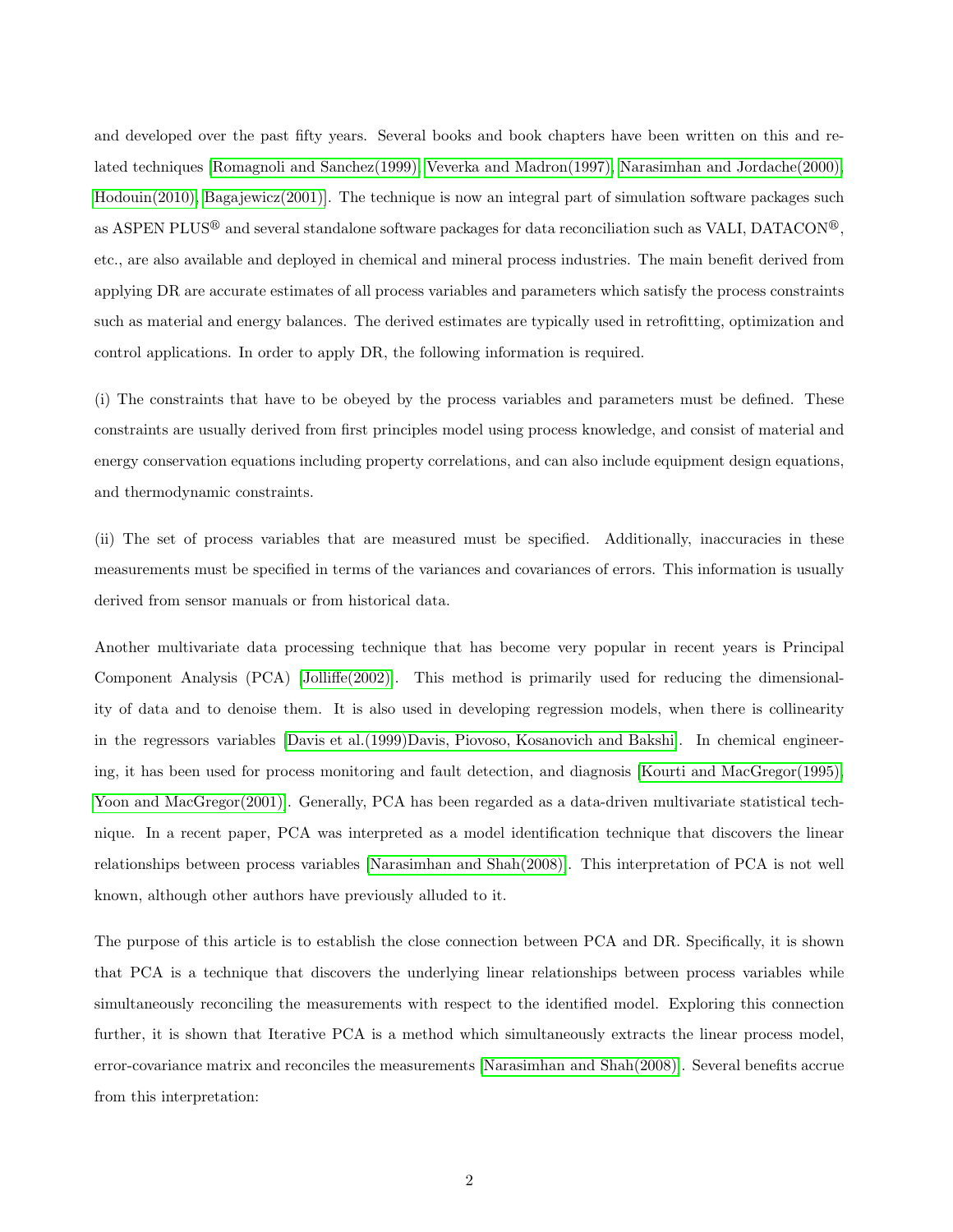(i) It shows that data reconciliation can be applied to a process purely using measured data, even if it is difficult to obtain a model and measurement error variances using a priori knowledge. It thus expands the applicability of data reconciliation and related techniques.

(ii) PCA and IPCA can be used as techniques for obtaining a process model and measurement error-covariance matrix from data. Since these are the two essential information required to apply DR, it is now possible to apply the rigorous and well developed companion technique such as gross error detection (GED) for fault diagnosis. This will eliminate the difficulties and deficiencies present in the current approach of using PCA for fault diagnosis.

Additional useful results presented in this paper include the interpretation of the process model obtained using PCA, when only a subset of the process variables are measured. Modification of the PCA and IPCA techniques to incorporate partial knowledge of some of the process constraints is also proposed. The impact of incorrectly estimating the model order (the actual number of linear constraints) on the reconciled estimates is also discussed, leading to a recommendation for practical application of PCA and combining it with tools of DR and GED.

The paper is organized as follows. Sections [2](#page-2-0) and [3](#page-8-0) introduce the background on DR and PCA, respectively. Model identification and data reconciliation using PCA for the case of known error-covariance matrix is described in Section [4.](#page-10-0) For unknown error-covariances case, Section [5](#page-17-0) describes a procedure for simultaneous model identification, estimation of error-covariances, and data reconciliation using IPCA. Section [6](#page-20-0) extends PCA (IPCA) to partially measured systems, and known constraint matrix. Further, it discusses selection criteria of model order when the model order is not known. Section [7](#page-28-1) concludes the paper. The developed concepts are illustrated via a simulated flow process.

# <span id="page-2-0"></span>2 Basics of Data Reconciliation

In this section, the application of DR to linear steady–state processes is discussed, including the case when a subset of the process variables is measured (also known as partially measured systems).

### 2.1 Linear steady–state processes

The objective of data reconciliation is to obtain better estimates of process measurements by reducing the effect of random errors in measurements. For this purpose, the relationships between different variables as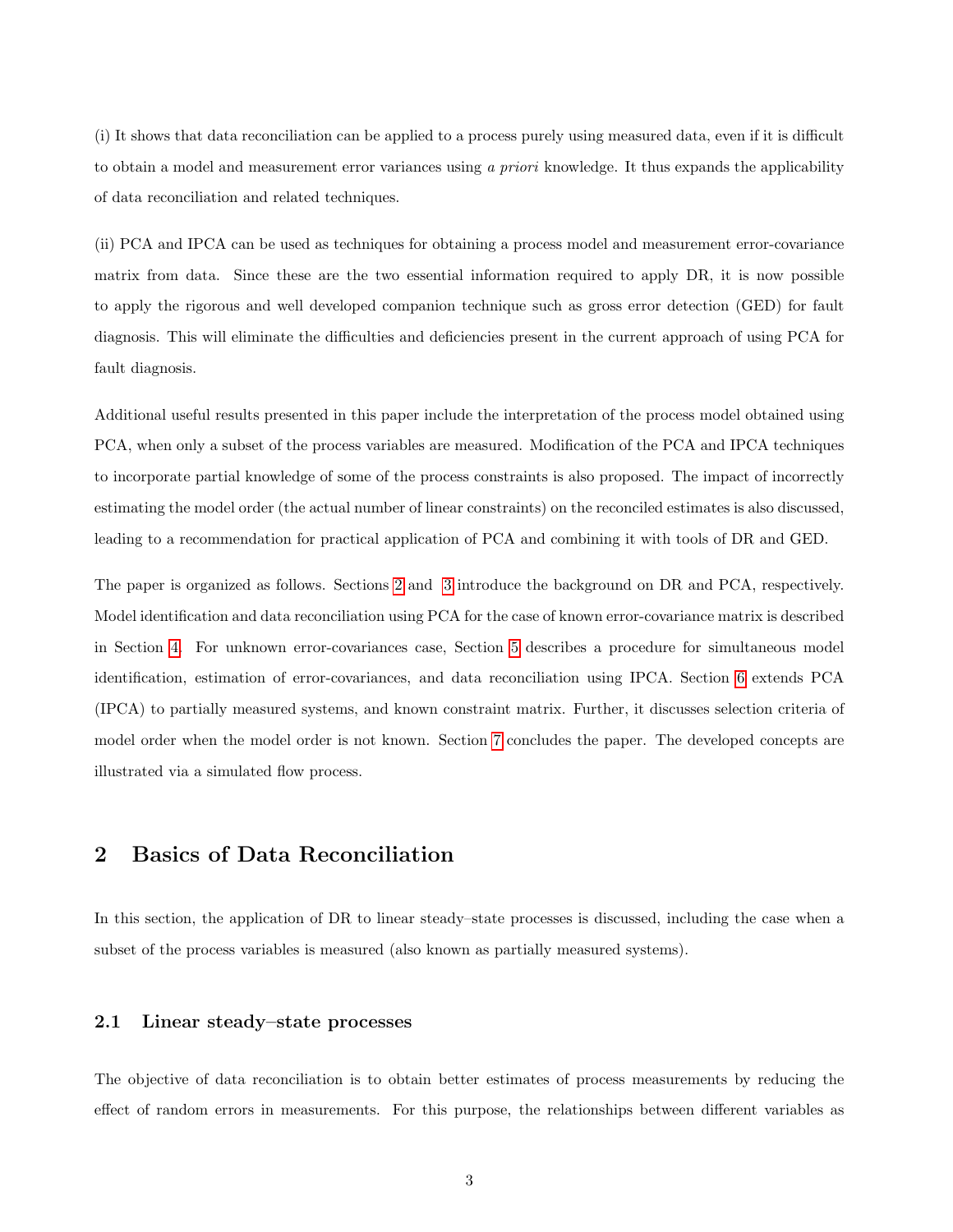defined by process constraints are exploited. We restrict our attention to linearly constrained processes which are operating under steady state. An example of such a process is a water distribution network, or a steam distribution network with flows of different streams being measured. We first describe the data reconciliation methodology for the case when the flows of all streams are measured.

Let  $\mathbf{x}(j) \in \mathbb{R}^n$  be an *n*-dimensional vector of the true values of the *n* process variables corresponding to a steady-state operating point for each sample j. The samples  $\mathbf{x}(j)$ ,  $j = 1, 2, ..., N$  can be drawn from the same steady state or from different steady states. These variables are related by the following linear relationships:

<span id="page-3-0"></span>
$$
\mathbf{A}\mathbf{x}(j) = \mathbf{0}_{m \times 1} \tag{1}
$$

where **A** is an  $(m \times n)$ -dimensional matrix, and **0** is an m-dimensional vector with elements being zero. In data reconciliation,  $A$  is labelled as a "*constraint matrix*". Note that the rows of  $A$  span an m-dimensional subspace of  $\mathbb{R}^n$ , while  $\mathbf{x}(j)$  lies in an  $(n-m)$ -dimensional subspace (orthogonal to the row space of **A**) of  $\mathbb{R}^n$ . Let  $y(j) \in \mathbb{R}^n$  be the measurements of the *n* variables. The measurements are usually corrupted by random errors. Hence, the measurement model can be written as follows:

$$
\mathbf{y}(j) = \mathbf{x}(j) + \boldsymbol{\epsilon}(j),\tag{2}
$$

where  $\epsilon(j)$  is an *n*-dimensional random error vector at sampling instant j. The following assumptions are made about the random errors:

<span id="page-3-2"></span>
$$
(i) \qquad \epsilon(j) \sim \mathcal{N}(\mathbf{0}, \Sigma_{\epsilon})
$$
  
\n
$$
(ii) \qquad \mathbf{E}[\epsilon(j)\epsilon(k)^{\mathrm{T}}] = \mathbf{0}, \forall j \neq k
$$
  
\n
$$
(iii) \qquad \mathbf{E}[\mathbf{x}(j)\epsilon(j)^{\mathrm{T}}] = \mathbf{0}
$$
\n(3)

where E[·] denotes the expectation operator. If the error variance-covariance matrix  $\Sigma_{\epsilon}$  is known, then the reconciled estimates for  $\mathbf{x}(j)$  (denoted as  $\hat{\mathbf{x}}(j)$ ) can be obtained by minimizing the following objective function:

<span id="page-3-1"></span>
$$
\min_{\mathbf{x}(j)} (\mathbf{y}(j) - \mathbf{x}(j))^{\mathrm{T}} \mathbf{\Sigma}_{\epsilon}^{-1} (\mathbf{y}(j) - \mathbf{x}(j))
$$
  
s.t.  $\mathbf{A}\mathbf{x}(j) = \mathbf{0}.$  (4)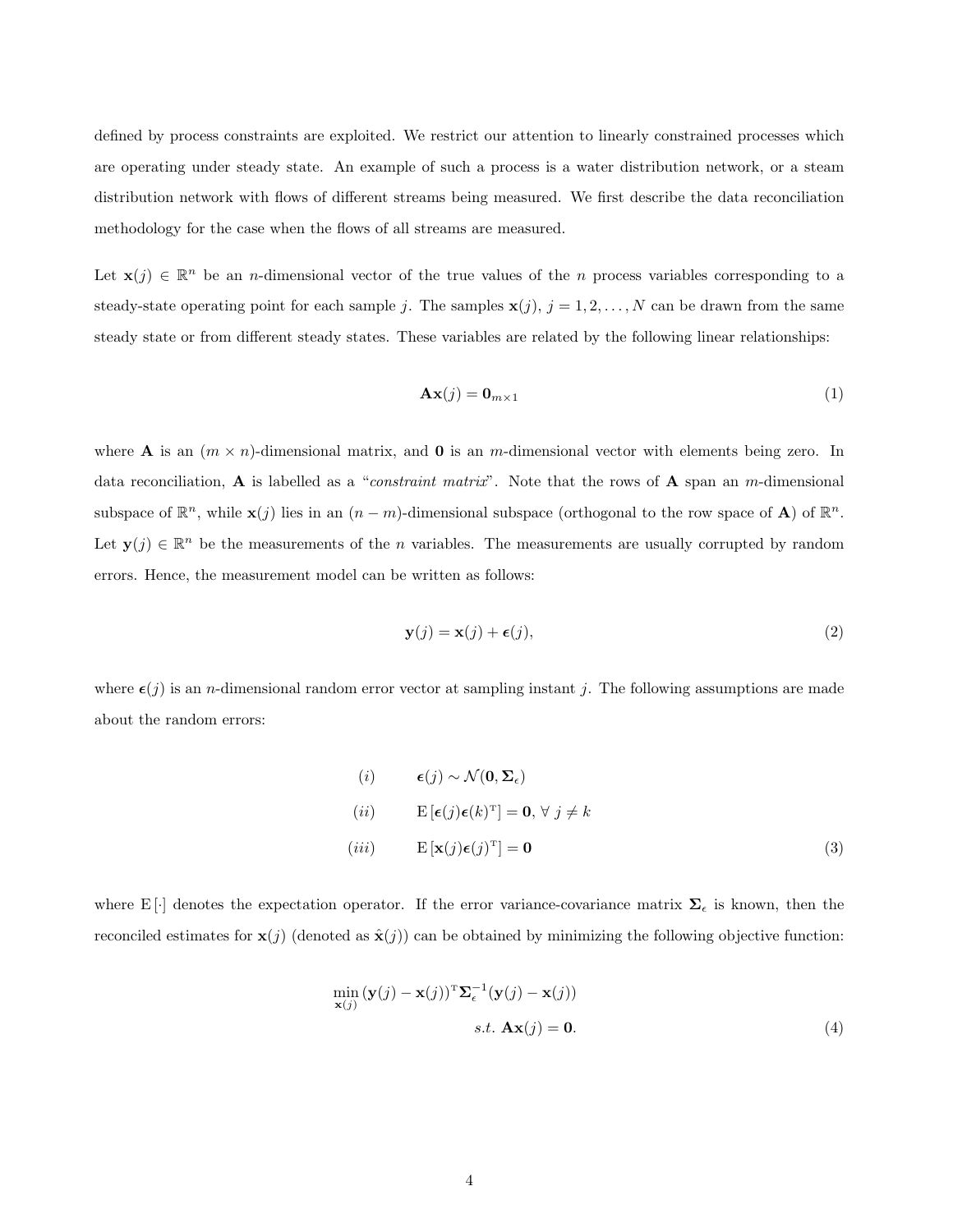The reconciled values of the variables are given by:

<span id="page-4-0"></span>
$$
\hat{\mathbf{x}}(j) = \mathbf{y}(j) - \Sigma_{\epsilon} \mathbf{A}^{\mathrm{T}} (\mathbf{A} \Sigma_{\epsilon} \mathbf{A}^{\mathrm{T}})^{-1} \mathbf{A} \mathbf{y}(j) = \mathbf{W} \mathbf{y}(j),
$$
\n(5)

where  $\mathbf{W} = \mathbf{I} - \Sigma_{\epsilon} \mathbf{A}^{T} (\mathbf{A} \Sigma_{\epsilon} \mathbf{A}^{T})^{-1} \mathbf{A}$ . Under the assumptions made regarding the measurements errors, it can be shown that the reconciled estimates obtained using the above formulation are maximum likelihood estimates. It can also be verified that the estimates  $\hat{\mathbf{x}}(j)$  satisfy the imposed constraints and are normally distributed with mean,  $\mathbf{x}(j)$ , and covariance,  $\mathbf{W}\mathbf{\Sigma}_{\epsilon}\mathbf{W}^{\mathrm{T}}$ .

If all the measured samples are drawn from the same steady state operating point, then DR can be applied to the average of the measured samples. However, if the samples are from different steady states, then DR is applied to each sample independently. For ease of comparison with PCA, we consider a set of N samples (which could correspond to different steady state operating periods) to which DR is applied. The set of N samples is arranged in the form of an  $(n \times N)$ −dimensional data matrix, Y as

$$
\mathbf{Y} = [\mathbf{y}(1), \mathbf{y}(2), \dots, \mathbf{y}(N)] = \mathbf{X} + \mathbf{E},\tag{6}
$$

where **X** and **E** are  $(n \times N)$ –dimensional matrices of the true values and the errors, respectively. The matrix  $\hat{\mathbf{X}}$  of reconciled estimates for the N samples is given by

$$
\hat{\mathbf{X}} = \mathbf{W}\mathbf{Y}.\tag{7}
$$

The following example illustrates DR on the flow process shown in Figure [1.](#page-6-0)

### Example 1

The flow process consists of six flow variables and four balance equations, i.e.,  $n = 6$  and  $m = 4$ . The flow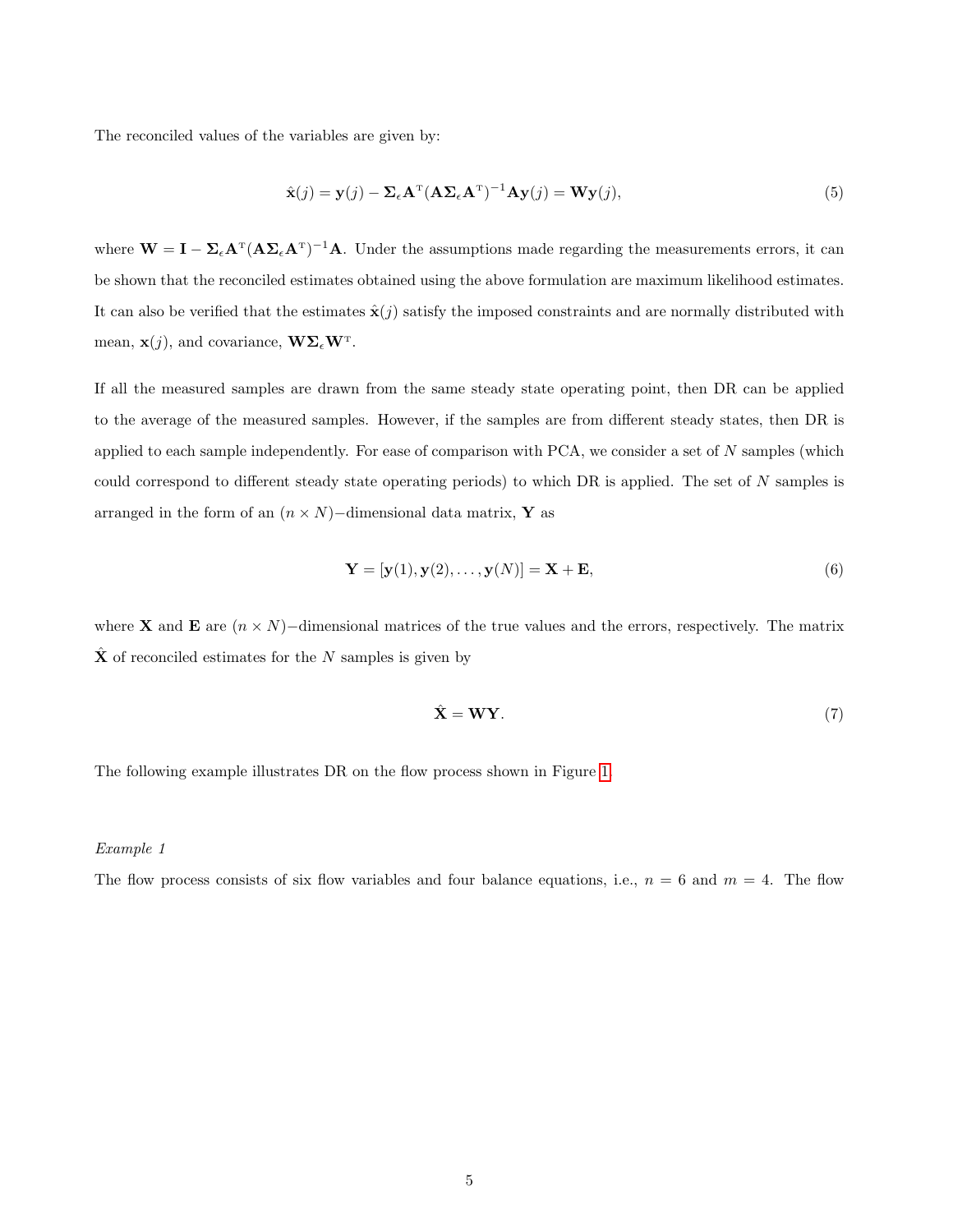balance equations for this process can be written as follows:

<span id="page-5-0"></span>
$$
\mathbf{AF} = \mathbf{0}, \text{ with} \\ \begin{bmatrix} 1 & 1 & -1 & 0 & 0 & 0 \end{bmatrix}
$$
 (8)

$$
\mathbf{A} = \begin{bmatrix} 0 & 0 & 1 & -1 & 0 & 0 \\ 0 & 0 & 0 & 1 & -1 & -1 \\ 0 & 0 & 0 & 1 & -1 & -1 \end{bmatrix}, \tag{9}
$$

$$
\mathbf{F} = \begin{bmatrix} 0 & -1 & 0 & 0 & 0 & 1 \end{bmatrix}^{T}
$$

$$
\mathbf{F} = \begin{bmatrix} F_1 & F_2 & F_3 & F_4 & F_5 & F_6 \end{bmatrix}^{T}.
$$
(10)

In order to demonstrate the utility of DR in reducing noise in measurements, we assume that flows of all six streams are measured and noisy measurements are simulated as follows. First noise-free values (true flow rates) that satisfy the constraints are generated, followed by addition of noise to generate the noisy measurements.

- 1. The flow variables  $F_1$  and  $F_2$  are chosen as independent variables and base values are specified for these variables. For simulating data corresponding to different steady states, normally distributed random fluctuations are added to the base values of flow variables  $F_1$  and  $F_2$ .
- 2. The true values of the dependent flow variables,  $F_3$ ,  $F_4$ ,  $F_5$ , and  $F_6$  are computed using four flow balance equations in Eq. [\(8\)](#page-5-0) for all steady states.
- 3. Noisy measurements are simulated by adding normally distributed random errors to the true values corresponding to different steady states.

The base values, standard deviations of fluctuations for generating different steady states, and the standard deviations of measurement errors are given in Table [1.](#page-5-1)

<span id="page-5-1"></span>Table 1: Base values, standard deviation of fluctuation (SDF), and standard deviations of error (SDE) for the flow data.

| Variable          | Base values | <b>SDF</b> | <b>SDE</b> |
|-------------------|-------------|------------|------------|
| $F_1$             | 10          |            | 0.1        |
| F2                | 10          | 2          | 0.08       |
| $F_{\rm 3}$       | Eq. (8)     |            | 0.15       |
| $F_{4}$           | Eq. (8)     |            | 0.2        |
| $F_{5}$           | Eq. (8)     |            | 0.18       |
| $H_{\mathcal{C}}$ | Eα.         |            | 01         |

A sample of 1000 measurements are simulated and DR is applied to obtain the reconciled estimates corresponding to each sample. The root mean square error (RMSE) values between reconciled and true values over all the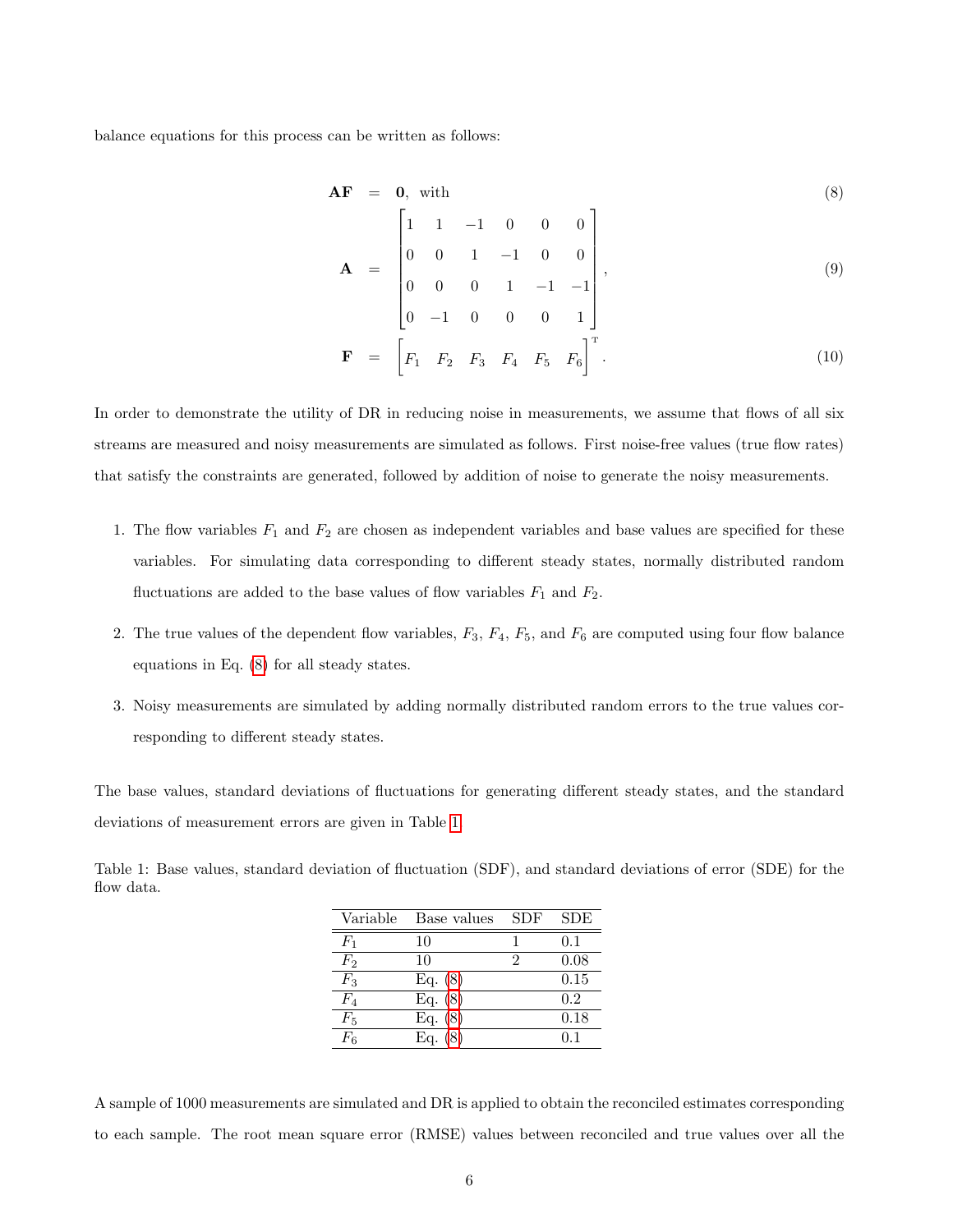

<span id="page-6-0"></span>Figure 1: Schematic of a flow process

1000 samples for each flow variable is computed and reported in Table [2.](#page-6-1) The RMSE in the measurements of variables are also reported in the table for a comparison. The RMSE values in the estimates of all variables are less than the RMSE values in the corresponding measurement, clearly indicating that reconciled estimates of variables are more accurate than the measurements.

| Variable | RMSE before DR | RMSE after DR |
|----------|----------------|---------------|
| $F_1$    | 3.2177         | 2.3318        |
| $F_2$    | 2.5750         | 1.6669        |
| $F_3$    | 4.8292         | 2.5180        |
| $F_4$    | 6.5358         | 2.5180        |
| $F_5$    | 5.8500         | 2.3318        |
| $F_{6}$  | 2.7261         | 1.6669        |

<span id="page-6-1"></span>Table 2: Root mean square errors in measurements and reconciled estimates of flow variables for Example 1

### <span id="page-6-2"></span>2.2 Partially measured systems

For reasons of cost and feasibility, in most processes only a subset of variables is measured. We refer to such a system as a partially measured system. Application of DR to a partially measured system provides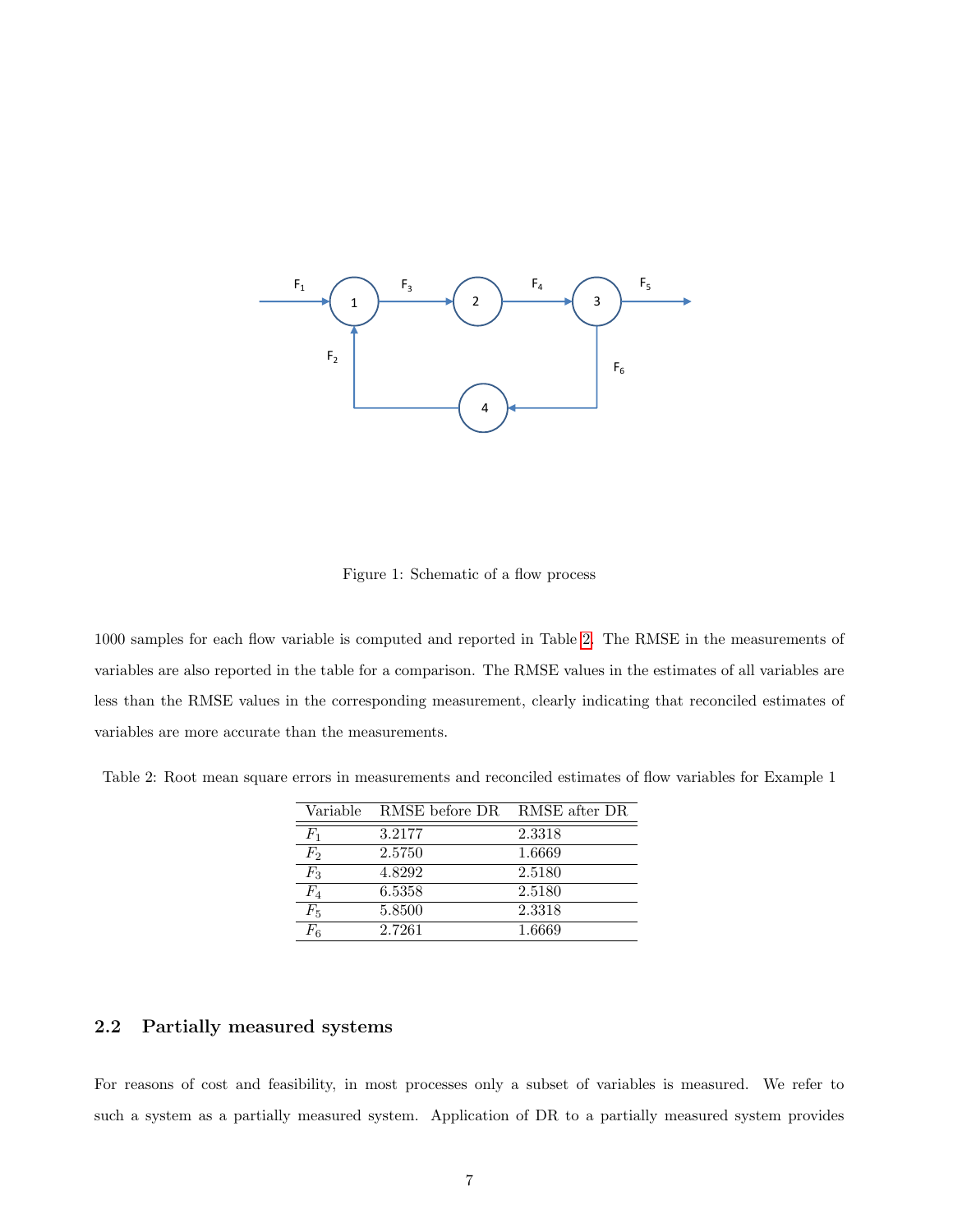reconciled values of measured variables and estimates for unmeasured variables. DR also provides diagnostics on which of the measured variables can be reconciled (known as redundant measured variables) and which of the unmeasured variables can be uniquely estimated (also known as observable unmeasured variables). The details of the redundant and observable variables concepts can be found in [\[Mah\(1990\)\]](#page-30-6). The method for applying DR to a partially measured system is described below.

The constraints for a partially measured system, Eq. [\(1\)](#page-3-0), can be rewritten in terms of the measured variables (labelled as  $\mathbf{x}_k$ ) and the unmeasured variables (labelled as  $\mathbf{x}_u$ ) as:

<span id="page-7-0"></span>
$$
\mathbf{A}_k \mathbf{x}_k + \mathbf{A}_u \mathbf{x}_u = \mathbf{0},\tag{11}
$$

where  $A_k$  and  $A_u$  are the partitions of A matrix corresponding to  $x_k$  and  $x_u$ , respectively. Then, by constructing a projection matrix **P** such that  $\mathbf{PA}_u = \mathbf{0}$ , and multiplying Eq. [\(11\)](#page-7-0), we can get a reduced set of constraints involving only the measured variables as [\[Crowe et al.\(1983\)Crowe, Garcia Campos and Hrymak\]](#page-29-3):

<span id="page-7-1"></span>
$$
\mathbf{PA}_k \mathbf{x}_k = \mathbf{0}.\tag{12}
$$

Then, the reduced data reconciliation problem is to find the minimum of the objective defined in Eq. [\(4\)](#page-3-1) subject to the constraints defined by Eq. [\(12\)](#page-7-1). The reconciled values  $\hat{\mathbf{x}}_k(j)$  obtained from the measurement  $\mathbf{y}_k(j)$  are given as follows:

$$
\hat{\mathbf{x}}_k(j) = \mathbf{y}_k(j) - \Sigma_{\epsilon}(\mathbf{PA}_k)^{\mathrm{T}}(\mathbf{PA}_k \Sigma_{\epsilon}(\mathbf{PA}_k)^{\mathrm{T}})^{-1}(\mathbf{PA}_k)\mathbf{y}_k(j)
$$
\n(13)

The estimates for the unmeasured variables can be obtained by substituting for the estimates of the measured variables in Eq. [\(11\)](#page-7-0) and solving these equations. The conditions under which unique estimates for the unmeasured variables can be obtained and the identification of redundant and observable variables using linear algebraic techniques are more completely described in the book by [\[Narasimhan and Jordache\(2000\)\]](#page-30-2). Alternatively, for flow processes, a graph-theoretic approach can be used for obtaining the reduced constraint matrix, and for determining the redundant measured variables and the observable unmeasured variables.

### Example 2

The following example illustrates the application of DR to a partially measured flow process. The graph theoretical approach is used for observability and redundancy classification of variables, because it aids in visualization and ease of understanding. Consider again the flow process given in Figure [1,](#page-6-0) with only the flows of streams 1, 2, and 5 being measured. In order to apply the graph theoretic procedure, the process is represented as a graph shown in Figure [2\(](#page-9-0)b), in which an environment node is added to which all process inflows (stream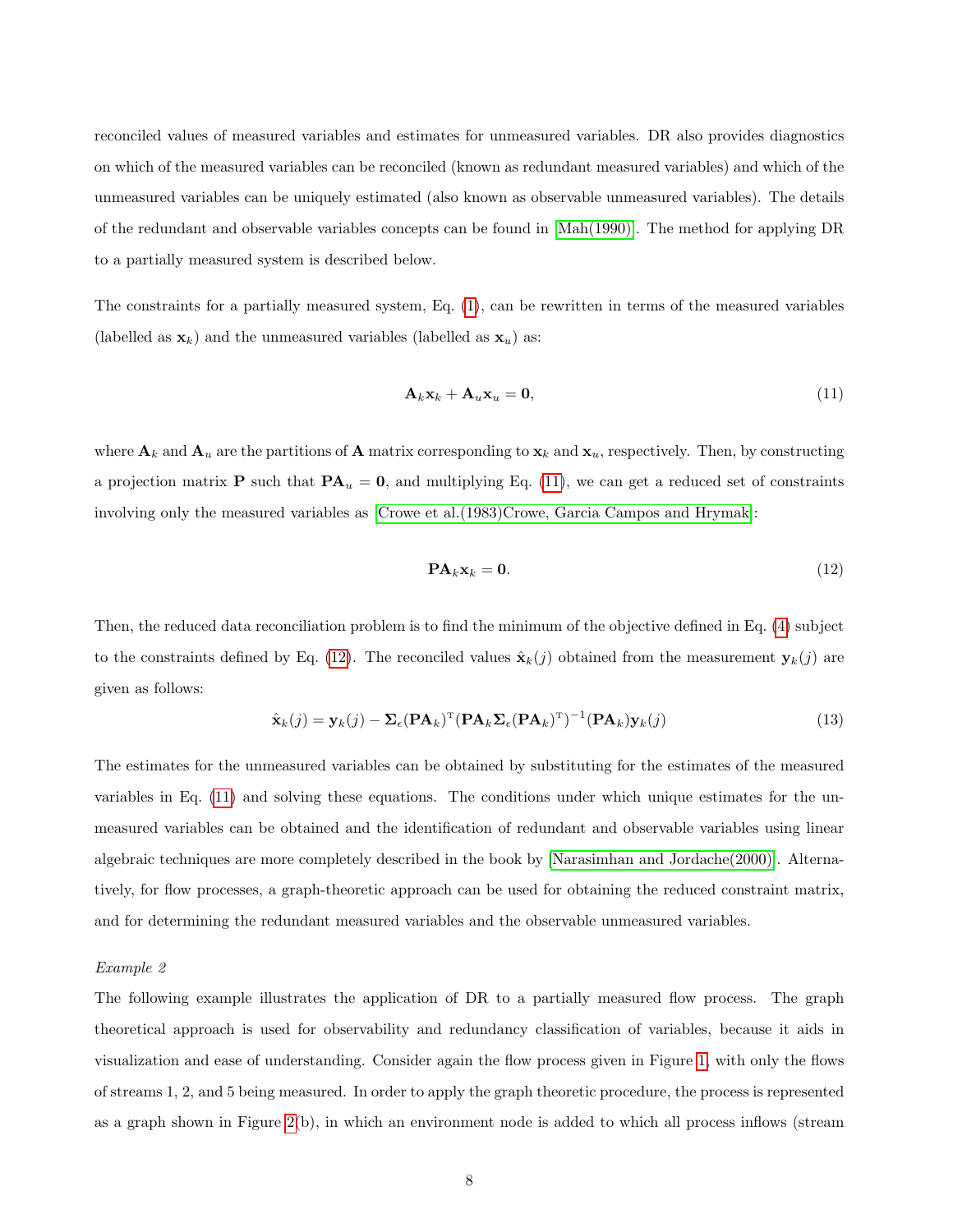1) and process outflows (stream 5) are connected. In order to obtain the graph corresponding to the reduced reconciliation problem, we merge nodes which are connected by streams whose flows are not measured. Thus, merging nodes 1 and 4, 2 and 3, 3 and 4, we get the reduced graph shown in Figure [2\(](#page-9-0)c). The reduced graph contains only streams 1 and 5 (whose flows are measured) for which one flow balance can be written (either around node 1 or node E). The reduced DR problem is to obtain reconciled estimates of these two flows subject to the flow balance constraint. The same reduced reconciliation problem can be obtained using the projection technique described earlier. The measurements of streams that appear in the reduced graph are redundant, while the measured flow of stream 2 that was eliminated during the merging process is non-redundant. It can also be deduced that the flows of streams 3, 4, and 6 are observable because the original process graph does not contain any cycle which consists solely of unmeasured flows.

The RMSE values in all the variables after DR are reported in Table [3.](#page-8-1) It shows that the reconciled estimates of the redundant variables  $F_1$  and  $F_5$  are more accurate than the measurements even with the partial measurements, while there is no improvement in the non-redundant flow  $F_2$ . Compared with the RMSE values of estimates reported in Table [2](#page-6-1) for the fully measured case, the estimates of all variables obtained are less accurate due to reduced information available about the process.

| Variable          | RMSE after DR |
|-------------------|---------------|
| $F_1$             | 2.7899        |
| $F_2$             | 2.5750        |
| $F_3$             | 3.9033        |
| $F_{A}$           | 3.9033        |
| $F_5$             | 2.7899        |
| $H_{\mathcal{L}}$ | 2.5750        |

<span id="page-8-1"></span>Table 3: Root mean square errors in the reconciled estimates of flow variables for Example 2

# <span id="page-8-0"></span>3 Basics of Principal Component Analysis

Principal component analysis (PCA) is one of the widely used multivariate statistical techniques. The traditional view of PCA as a technique for dimensionality reduction is explained for the sake of continuity, before we describe how PCA can be used as a technique for identifying a steady state linear model from the data.

PCA is a linear transformation of a set of variables to a new set of uncorrelated variables called principal components (PCs) [\[Jolliffe\(2002\)\]](#page-29-1). The first PC is a new variable with the highest variance among all linear transformations of the original variables. The second PC is a new variable orthogonal to the first PC (and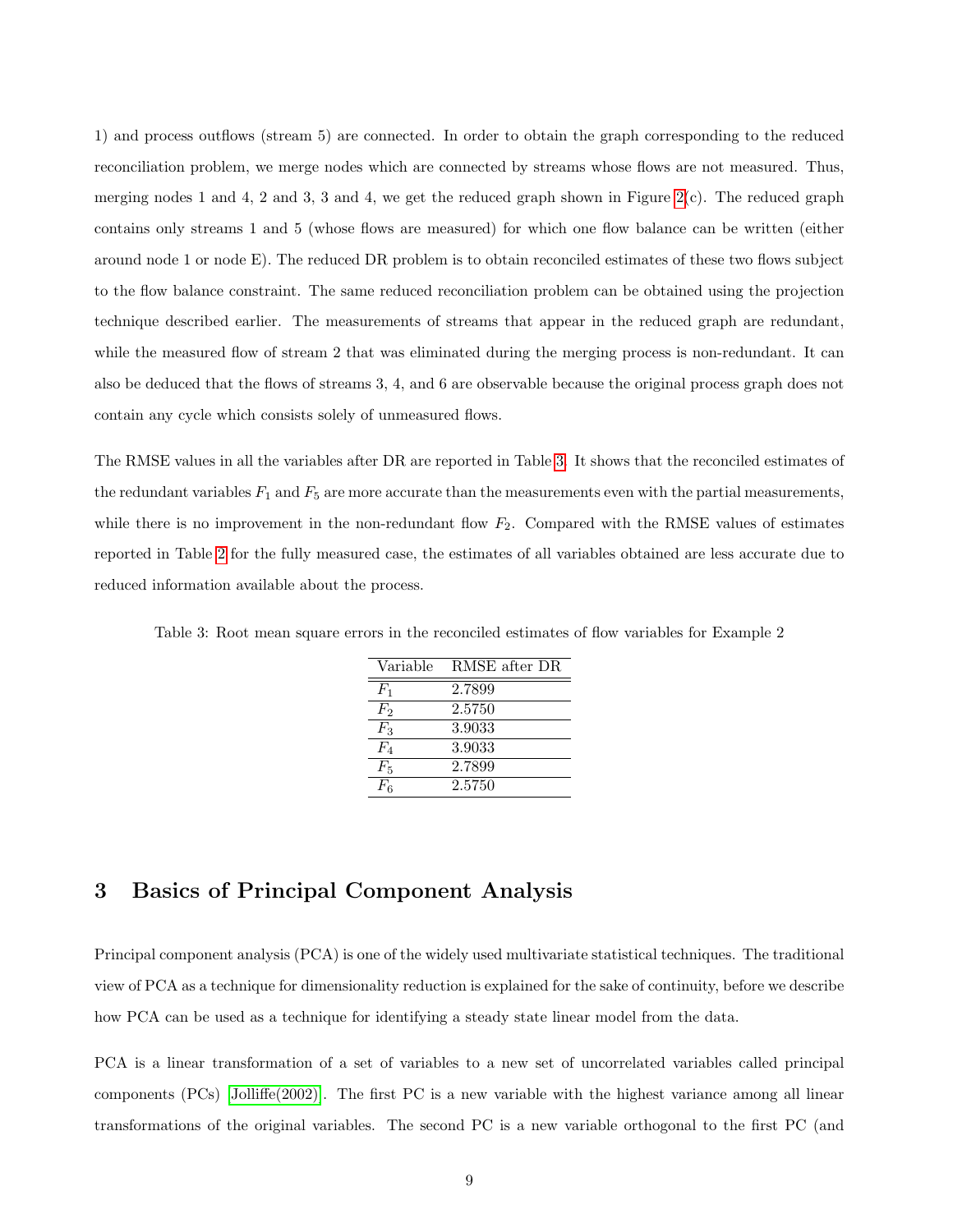

Figure 2: Flow network after merging variables for Example 2

hence uncorrelated with it) that has the next highest variance among all linear transformations of the original variables and so on. For reducing the dimensionality of multivariate data, the PCs with the highest variances are retained while the remaining PCs are discarded. The PCs can be obtained from the eigenvectors of the covariance matrix of the data for the given set of variables. The eigenvectors of the covariance matrix of the data can in turn be obtained using the singular value decomposition (SVD) of the data matrix as described below.

As defined in the preceding section, let Y be the  $(n \times N)$ −dimensional data matrix. Let  $S_y$  be the covariance matrix of  $\mathbf Y$  defined by

<span id="page-9-1"></span><span id="page-9-0"></span>
$$
\mathbf{S}_{\mathbf{y}} = \frac{1}{N} \mathbf{Y} \mathbf{Y}^{\mathrm{T}}.
$$
 (14)

The SVD of the scaled data matrix can be written as

$$
svd(\frac{\mathbf{Y}}{\sqrt{N}})=\mathbf{U}_1\mathbf{S}_1\mathbf{V}_1^{\mathrm{T}}+\mathbf{U}_2\mathbf{S}_2\mathbf{V}_2^{\mathrm{T}},\tag{15}
$$

where  $U_1$  are the orthonormal eigenvectors corresponding to the p largest eigenvalues of  $S_y$  while  $U_2$  are the orthonormal eigenvectors corresponding to the remaining  $(n - p)$  smallest eigenvalues of  $S_y$ . The matrices  $S_1$  and  $S_2$  are diagonal matrices, whose diagonal elements are the square root of the eigenvalues of  $S_y$ . It is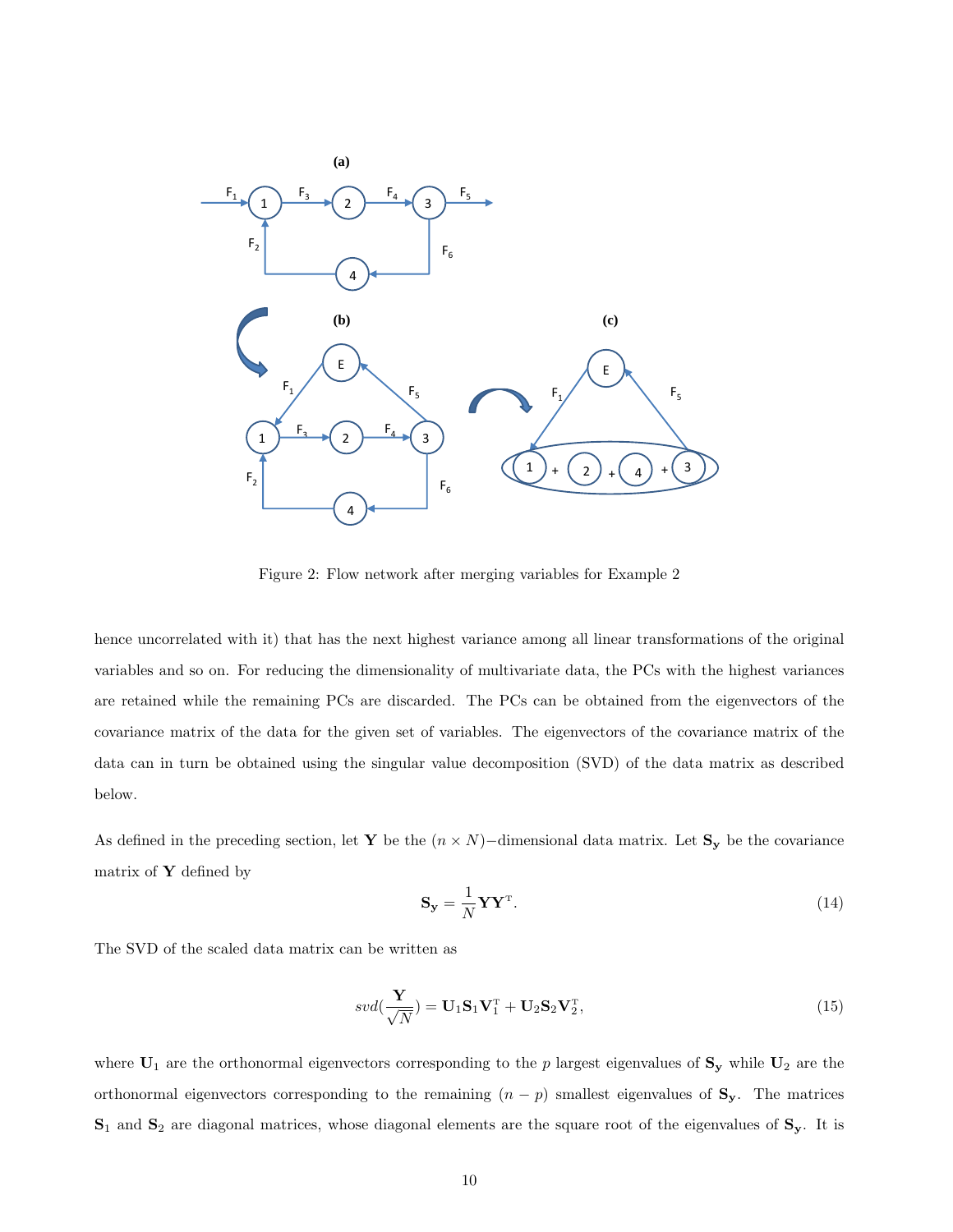assumed that the eigenvalues and corresponding eigenvectors are ordered in decreasing order of the magnitudes of the eigenvalues. It can be proved that the first p PCs are given by  $U_1^T y(j)$ , and the variances of these PCs are the corresponding eigenvalues.

If the objective is to reduce the dimensionality of the data, then the values of the first  $p$  PCs only need to be computed corresponding to each observation  $y(j)$  and stored. Several heuristics have been suggested in the literature to choose the number of PCs p to be retained, such as percentage of total variance in data captured, or the SCREE plot which looks for sharp changes in the eigenvalues. More details on such heuristics can be found in the book by [\[Jolliffe\(2002\)\]](#page-29-1).

Alternatively, PCA can be used as a denoising technique. The denoised estimates of the measurements obtained using PCA corresponding to  $p$  retained PCs are given by

<span id="page-10-1"></span>
$$
\hat{\mathbf{X}} = \sqrt{N} \mathbf{U}_1 \mathbf{S}_1 \mathbf{V}_1^{\mathrm{T}}.
$$
\n(16)

# <span id="page-10-0"></span>4 Model Identification and Data Reconciliation using PCA

The viewpoint that is of importance in this article is that PCA is a method for discovering the underlying linear relationships between variables, while at the same time obtaining the reconciled estimates of variables that satisfy the identified linear relations. The use of PCA as a method for identifying a linear model is less well known although it has been alluded to by different authors [\[Gertler et al.\(1999\)Gertler, Li, Huang and McAvoy,](#page-29-4) [Huang\(2001\),](#page-29-5) [Jolliffe\(2002\)\]](#page-29-1). This viewpoint is explored thoroughly in this work. We first analyze the case when all the process variables are measured and the measurement error-covariance matrix is known. The generalization to partially measured systems and estimation of error-covariance matrix simultaneously along with the linear constraint model from data will be elucidated in the following sections. We also make the following additional assumptions regarding the observations. The reasons for these additional assumptions will be explained later in this section.

- (A1) The data are drawn from at least n distinct steady states.
- (A2) The data used for model building do not contain any outliers or gross errors.

If there are  $m$  linear relations between the measured process variables as defined by Eq.  $(1)$ , then as stated earlier, the true values of variables lie in an  $\mathbb{R}^{n-m}$  dimensional subspace of  $\mathbb{R}^n$ . Therefore, the denoised estimates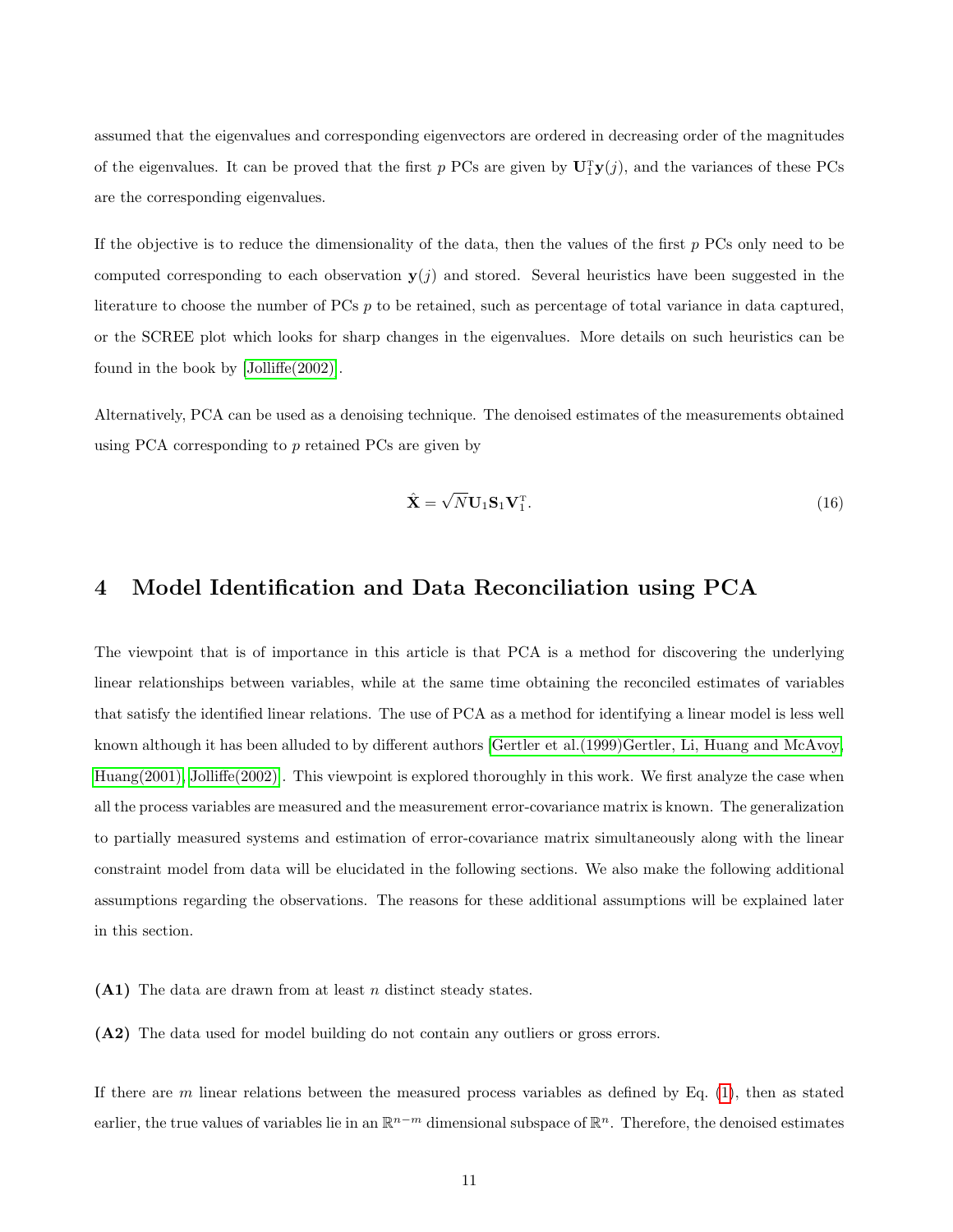of variables are also chosen to lie in an  $(n - m)$  dimensional subspace. If we assume that the number of linear constraints m relating the variables is known a priori, then we can apply PCA, choose the number of retained PCs p to be equal to  $n - m$ , and obtain the estimates  $\hat{\mathbf{X}}$  given by Eq. [\(16\)](#page-10-1). Based on the orthogonality of the PCs, it immediately follows that the eigenvectors corresponding to the smallest m eigenvalues are orthogonal to these estimates, and therefore they provide an estimate of the rows of the constraint matrix  $\bf{A}$  (whose m rows lie in an  $R<sup>m</sup>$  dimensional subspace orthogonal to the true values of process variables), that is, the estimate of the constraint matrix is given by

<span id="page-11-0"></span>
$$
\hat{\mathbf{A}} = \mathbf{U}_2^{\mathrm{T}}.\tag{17}
$$

While data compression and denoising focuses on the eigenvectors corresponding to the largest eigenvalues that need to be retained, model identification is concerned with the eigenvectors corresponding to the smallest eigenvalues. The main questions to be answered are whether the estimate of the constraint matrix obtained using PCA is optimal, and whether the number of constraints can also be estimated from data, without any prior knowledge.

The estimates of process variables (that lie in a  $p$ -dimensional subspace) obtained using Eq. [\(16\)](#page-10-1) and the corresponding estimate of the constraint matrix (orthogonal to the estimates) obtained using Eq. [\(17\)](#page-11-0), can be shown to be optimal in the least-squares sense [\[Rao\(1964\)\]](#page-30-7). In other words, given a sample of observations, PCA identifies an optimal p-dimensional subspace in which the estimates lie such that the sum squared differences between measured and estimated values is minimum. If we assume that the errors in measurements obey the assumptions listed in Eq. [\(3\)](#page-3-2) with the additional condition that the error-covariance matrix is a scale of the identify matrix, i.e.,  $\Sigma_{\epsilon} = \sigma^2 \mathbf{I}$ , then the following result can be proved

<span id="page-11-2"></span><span id="page-11-1"></span>
$$
\Sigma_{\mathbf{Y}|\mathbf{X},N} = E[\mathbf{S}_{\mathbf{y}}|\mathbf{X},N] = \mathbf{M}_{\mathbf{x}} + \sigma^2 \mathbf{I},\tag{18}
$$

where  $M_x = \frac{1}{N} XX^T$  is an  $(n \times n)$  –dimensional matrix, and **I** is an *n*-dimensional identity matrix. Note that the notation  $E[\mathbf{S}_{\mathbf{y}}|\mathbf{X}, N]$  is used to emphasize that the expected value of the sample covariance matrix is considered under the assumption that the samples are drawn from the same set of steady states  $X$ , and the only variability in  $\mathbf{S}_y$  is due to the measurement errors. Eq. [\(18\)](#page-11-1) leads to the following properties:

### Property 1

The eigenvectors of  $\Sigma_{\mathbf{Y}|\mathbf{X},N}$  and  $\mathbf{M}_{\mathbf{x}}$  are identical.

### <span id="page-11-3"></span>Property 2

The smallest m eigenvalues of  $\Sigma_{\mathbf{Y}|\mathbf{X},N}$  are all equal to  $\sigma^2$ .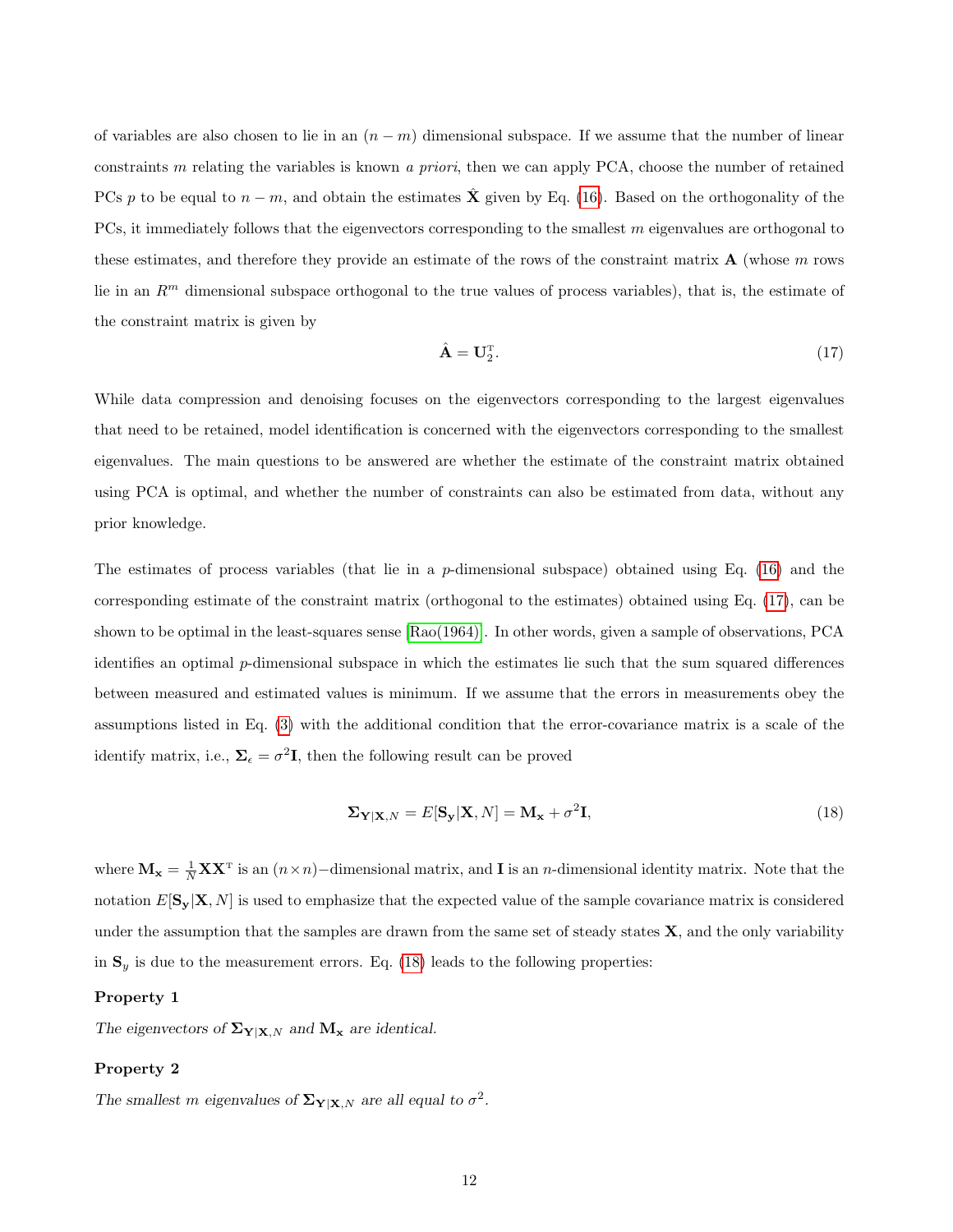Assumption (A2) made regarding the observations implies that the observations do not contain any systematic error, and, therefore, the true values corresponding to each sample must satisfy the true process constraints. Furthermore, Assumption (A1) ensures that observations from different steady states are obtained. If data corresponding to  $(n - m)$  linearly independent steady states are obtained, then the rank of the matrix  $M_x$ will be  $(n - m)$  with the last m eigenvalues being equal to zero.<sup>[1](#page-0-0)</sup> The eigenvectors corresponding to the m zero eigenvalues will be orthogonal to the true values and is a basis for the row space of the constraints. We can therefore use Property [1](#page-11-2) to conclude that the eigenvectors corresponding to the m smallest eigenvalues of  $\Sigma_{Y|X,N}$  is a basis for the row space of the constraint matrix. Furthermore, Property [2](#page-11-3) clearly provides a way of identifying the number of constraints, without any a priori knowledge by examining the eigenvalues of  $\Sigma_{Y|X,N}$ . The number of constraints (also referred to model-order) is estimated to be equal to the number of small eigenvalues all of which should be equal. Thus, if  $\Sigma_{Y|X,N}$  is known, we can derive the number of constraints and the constraint matrix by applying PCA to this matrix. However, we can only obtain an unbiased estimate of  $\Sigma_{Y|X,N}$  from the sample covariance matrix  $S_y$ . It has been proved that the eigenvectors of  $S_y$  are asymptotically unbiased estimates of the eigenvectors of  $\Sigma_{Y|X,N}$ , if the errors and (hence the measurements) are normally distributed [\[Jolliffe\(2002\)\]](#page-29-1). Using this result, we can therefore conclude that if the errors in all measurements are normally distributed with identical variances (homoscedastic errors) and are mutually independent, then PCA can be used to derive an asymptotically unbiased estimate of the constraint matrix. It should be noted that the estimate of the constraint matrix derived using PCA can differ from the true constraint matrix form (we may desire) by a rotation matrix. In other words, the estimated and true constraint matrices are related as

<span id="page-12-1"></span>
$$
\hat{\mathbf{A}} = \mathbf{Q}\mathbf{A},\tag{19}
$$

<span id="page-12-0"></span>where **Q** is some non-singular matrix.

It can also be shown that the denoised estimates obtained using PCA given by Eq. [\(16\)](#page-10-1) are the reconciled values of the data matrix Y corresponding to the constraint matrix  $\hat{A}$  identified using PCA, under the assumption that  $\Sigma_{\epsilon} = \sigma^2 I$ . By substituting the estimated constraint model given by Eq. [\(17\)](#page-11-0) in Eq. [\(5\)](#page-4-0), we obtain

$$
\hat{\mathbf{X}} = (\mathbf{I} - \mathbf{U}_2(\mathbf{U}_2^{\mathrm{T}} \mathbf{U}_2)^{-1} \mathbf{U}_2^{\mathrm{T}}) \mathbf{Y}.
$$
\n(20)

Substituting for the SVD of the data matrix and using the property that the eigenevctors are orthonormal, we get

$$
\hat{\mathbf{X}} = \sqrt{N}(\mathbf{I} - \mathbf{U}_2 \mathbf{U}_2^{\mathrm{T}})(\mathbf{U}_1 \mathbf{S}_1 \mathbf{V}_1^{\mathrm{T}} + \mathbf{U}_2 \mathbf{S}_2 \mathbf{V}_2^{\mathrm{T}}).
$$
\n(21)

<sup>&</sup>lt;sup>1</sup>Since the number of constraints may not be known a priori, it is recommended that data be obtained from as many distinct steady state operating conditions as the number of variables  $n$ .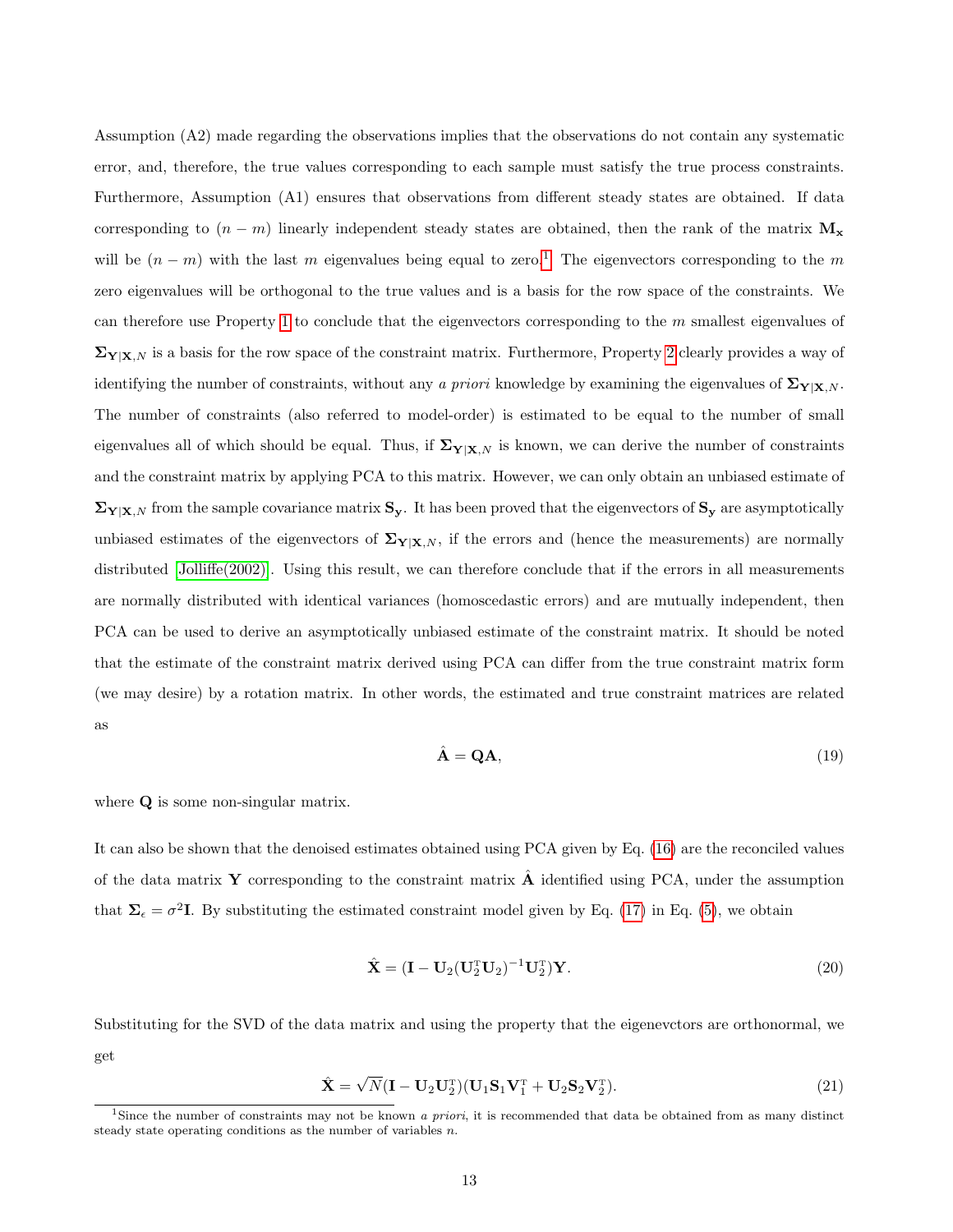Expanding the above equation and using the orthonormal property of the eigenvectors we finally get

$$
\hat{\mathbf{X}} = \sqrt{N} \mathbf{U}_1 \mathbf{S}_1 \mathbf{V}_1^{\mathrm{T}}.
$$
\n(22)

Based on the above analysis, it can be concluded that PCA is a method that simultaneously identifies the constraint model and obtains reconciled estimates with respect to the identified model purely from data under the assumption that measurement errors in different variables are independent and have the same variance. The number of constraints can also be obtained purely from data. It should, however, be noted that while the estimates obtained using PCA satisfy the identified constraint matrix, they will not satisfy the true process constraints due to inaccuracies in the estimated constraint matrix. The larger the sample size of the data set, the more accurate will be the estimated constraint matrix, and more closely will the PCA estimates match the reconciled estimates derived by applying DR using the true process constraints. It may also be verified that the reconciled estimates are invariant to a rotation of the constraint matrix. Thus, the fact that the constraint matrix estimated using PCA differs from the desired form of the true constraint matrix (derived from first principles) by a rotation, will not have an effect on the reconciled estimates.

### <span id="page-13-0"></span>4.1 Error-covariance matrix known

The results in the preceding subsection were obtained under the assumption that the errors in measurements of different variables have identical variances. In this subsection, we describe the identification of constraint model using PCA when the measurement errors have different variances and may also, in general, be correlated. It is however assumed that the error-covariance matrix  $\Sigma_{\epsilon}$  is known. Furthermore, the errors in measurements of different samples are assumed to be independent and identically distributed with the same known covariance matrix. It may be noted that these assumptions regarding the measurement errors are the same as those made in DR.

Narasimhan and shah[\[Narasimhan and Shah\(2008\)\]](#page-30-5) described an approach for applying PCA for model identification from data when the error-covariance matrix is known. This approach is based on transforming the data using an appropriate matrix before applying PCA. The measurement errors corrupting the transformed data are independent and identically distributed (i.i.d.), and PCA can be applied to the transformed data matrix. The approach is as follows: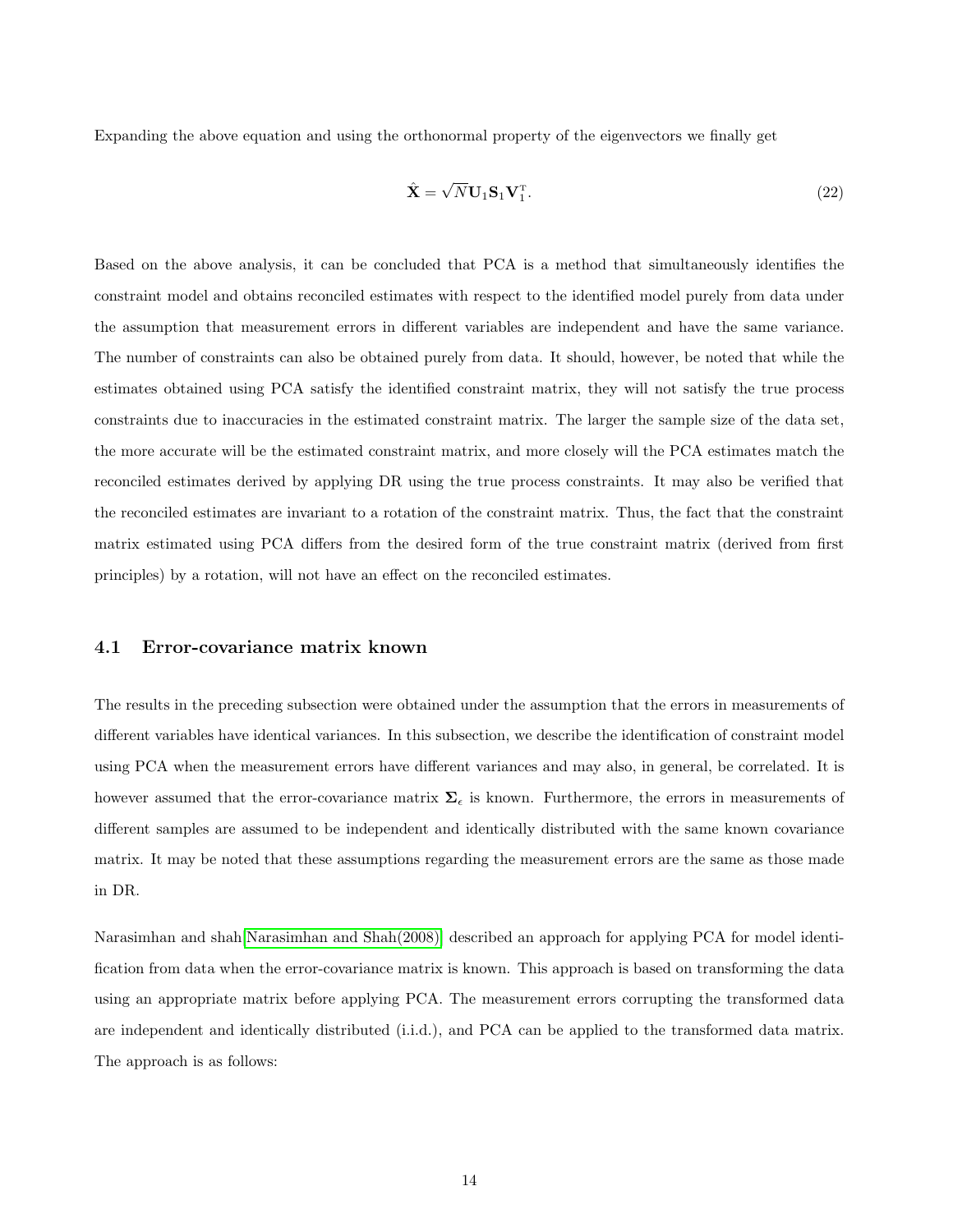The Cholesky decomposition of  $\Sigma_{\epsilon}$  is given by

$$
\Sigma_{\epsilon} = \mathbf{L}\mathbf{L}^{\mathrm{T}},\tag{23}
$$

<span id="page-14-1"></span>where L is an  $(n \times n)$ –dimensional lower triangular matrix. Then, the noisy data matrix can be transformed as follows:

$$
\mathbf{Y}_s = \mathbf{L}^{-1} \mathbf{Y} = \mathbf{L}^{-1} \mathbf{X} + \mathbf{L}^{-1} \mathbf{E},\tag{24}
$$

where **E** is an  $(n \times N)$ −dimensional error matrix. Let  $S_{y_s}$  is the covariance matrix of the transformed data defined by

<span id="page-14-0"></span>
$$
\mathbf{S}_{\mathbf{y}_s} = \frac{1}{N} \mathbf{Y}_s \mathbf{Y}_s^{\mathrm{T}}
$$
 (25)

By taking expectation we can show that

$$
\Sigma_{\mathbf{Y}_s|\mathbf{X},N} = E[\mathbf{S}_{\mathbf{y}_s}|\mathbf{X},N] = \mathbf{M}_{\mathbf{x}_s} + \mathbf{I},\tag{26}
$$

where  $\mathbf{M}_{\mathbf{x}_s} = \frac{1}{N} \mathbf{L}^{-1} \mathbf{X} \mathbf{X}^{\mathrm{T}} \mathbf{L}^{-\mathrm{T}}$ . Eq. [\(26\)](#page-14-0) is similar Eq. [\(18\)](#page-11-1) and Properties 1 and 2 hold for the matrix  $\mathbf{\Sigma}_{\mathbf{Y}_s|\mathbf{X},N}$ . Therefore, PCA can be applied to the transformed data in order obtain the constraint model and reconciled estimates corresponding to the transformed data. The reconciled estimates and constraint model corresponding to the original data can be derived using an inverse transformation as described below. Let the SVD of  $\mathbf{Y}_s$  be decomposed corresponding to the first largest  $n - m$  singular values and remaining m singular values as

$$
\mathbf{Y}_s = \underbrace{\sqrt{N} \mathbf{U}_{1s} \mathbf{S}_{1s} \mathbf{V}_{1s}^{\mathrm{T}}}_{\hat{\mathbf{X}}_s} + \sqrt{N} \mathbf{U}_{2s} \mathbf{S}_{2s} \mathbf{V}_{2s}^{\mathrm{T}}.
$$
\n(27)

The first part on the right-hand side of above equation corresponds to the reconciled estimates of the transformed data, while the second part contains the information about the constraints which relate the transformed variables. The reconciled estimates and the constraint matrix corresponding to the original data are given by

<span id="page-14-2"></span>
$$
\hat{\mathbf{X}} = \mathbf{L}\hat{\mathbf{X}}_s \tag{28}
$$

$$
\hat{\mathbf{A}} = \mathbf{U}_{2s}^{\mathrm{T}} \mathbf{L}^{-1}.
$$
\n(29)

Since the smallest m eigenvalues of  $S_{y_s}$  matrix are all equal to 1, it provides a systematic method to determine the constraint model order. Due to finite sample sizes and numerical inaccuracies, the equality of smallest  $m$ eigenvalues can be numerically checked by testing whether the average of the smallest m eigenvalues approximately equals unity.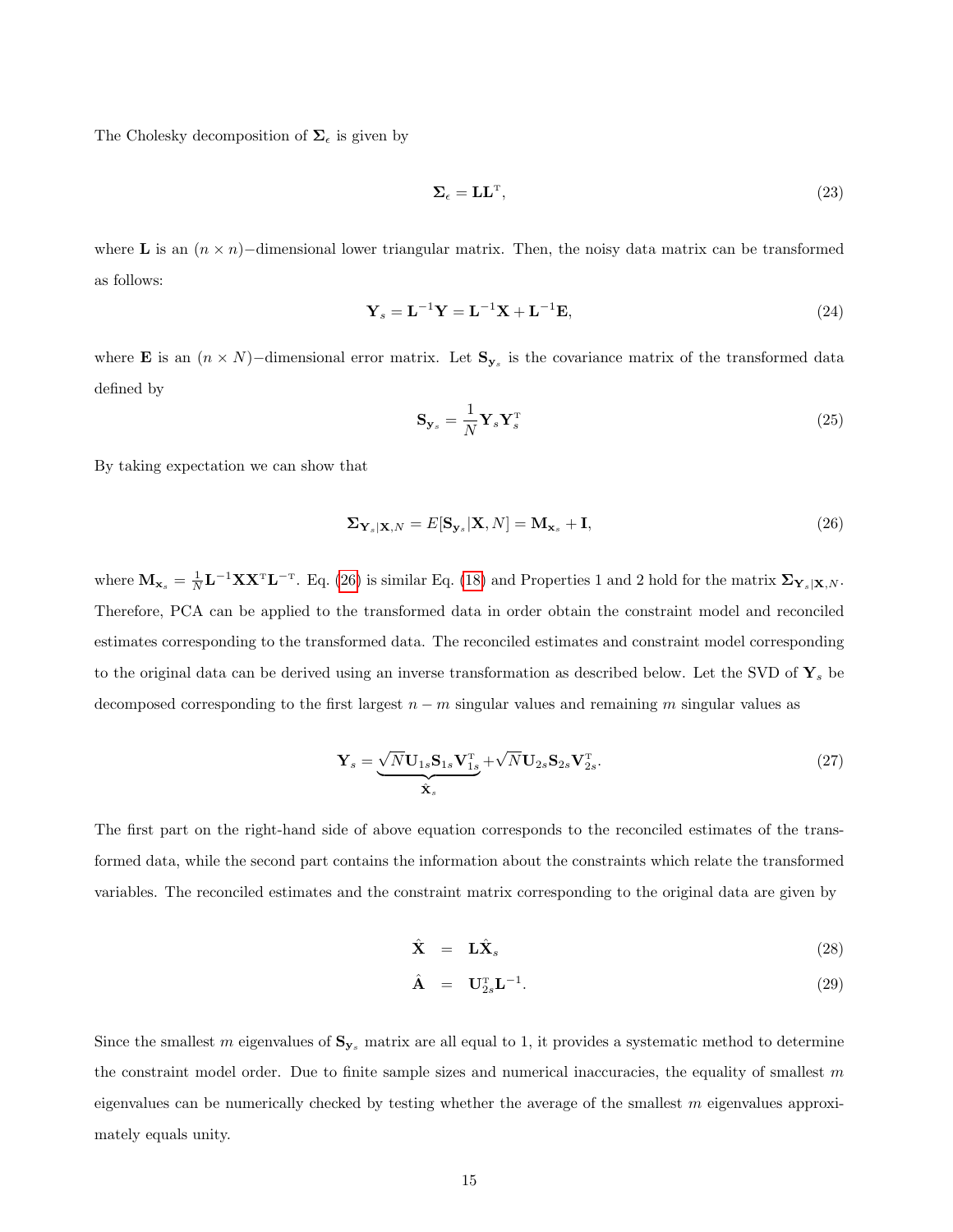### Example 3

The flow process of Example 1 is again considered along with the simulated data set of 1000 samples. We assume that the error-covariance matrix (used to simulate the measurements) is known, but neither the number of constraints nor the constraint matrix is assumed to be known. It may be noted that the error-covariance matrix is diagonal, with the diagonal elements being the error variances as given in Table [1.](#page-5-1) The data matrix is transformed as defined by Eq. [\(24\)](#page-14-1) and its SVD obtained. The six ordered singular values obtained are 263.16, 21.83, 1.05, 1.04, 1.01, and 0.98. Examination of the singular values clearly indicates that there are four constraints, because the smallest four singular values are all nearly equal. The denoised estimates of the transformed data are obtained using the first two PCs, and the reconciled estimates of the original data are obtained using Eq. [\(28\)](#page-14-2). The RMSE in reconciled estimates of each variable is computed and reported in Table [4.](#page-15-0) Comparing the RMSE of estimates obtained using PCA with those reported in Table [2](#page-6-1) which are obtained by applying DR using the known process model, it is clear that they are nearly equal. Although the PCA estimates do not exactly satisfy the true flow balances given by Eq. [\(8\)](#page-5-0), the maximum constraint residual is of the order of 10<sup>−</sup>12. These indirectly indicate that the constraint model obtained using PCA is a good estimate of the true process constraints.

<span id="page-15-0"></span>Table 4: Root mean square errors in the reconciled estimates of flow variables using PCA for Example 3

| Variable    | RMSE using PCA |
|-------------|----------------|
| $F_1$       | 2.3383         |
| F,          | 1.6758         |
| $F_3$       | 2.5225         |
| $F_{4}$     | 2.5288         |
| $F_{\rm 5}$ | 2.3290         |
| F'є         | 1.6682         |

# 4.2 Comparison of PCA estimated constraint model and true process constraint model

In Example 3, the eigenvectors of the transformed data covariance matrix corresponding to the smallest four eigenvalues are used to derive an estimate of the process constraint matrix using Eq. [\(29\)](#page-14-2), and is given below

$$
\hat{\mathbf{A}} = \begin{bmatrix}\n-2.4832 & 0.2270 & -2.4441 & 4.3450 & 0.5926 & -2.1390 \\
1.5738 & -5.0224 & 1.4541 & 1.4337 & -4.4687 & 2.1376 \\
5.3860 & 6.5976 & -2.9594 & -0.3256 & -2.0764 & -3.3396 \\
2.9833 & -3.4863 & -3.8879 & -0.1440 & 1.0598 & 7.5021\n\end{bmatrix}.
$$
\n(30)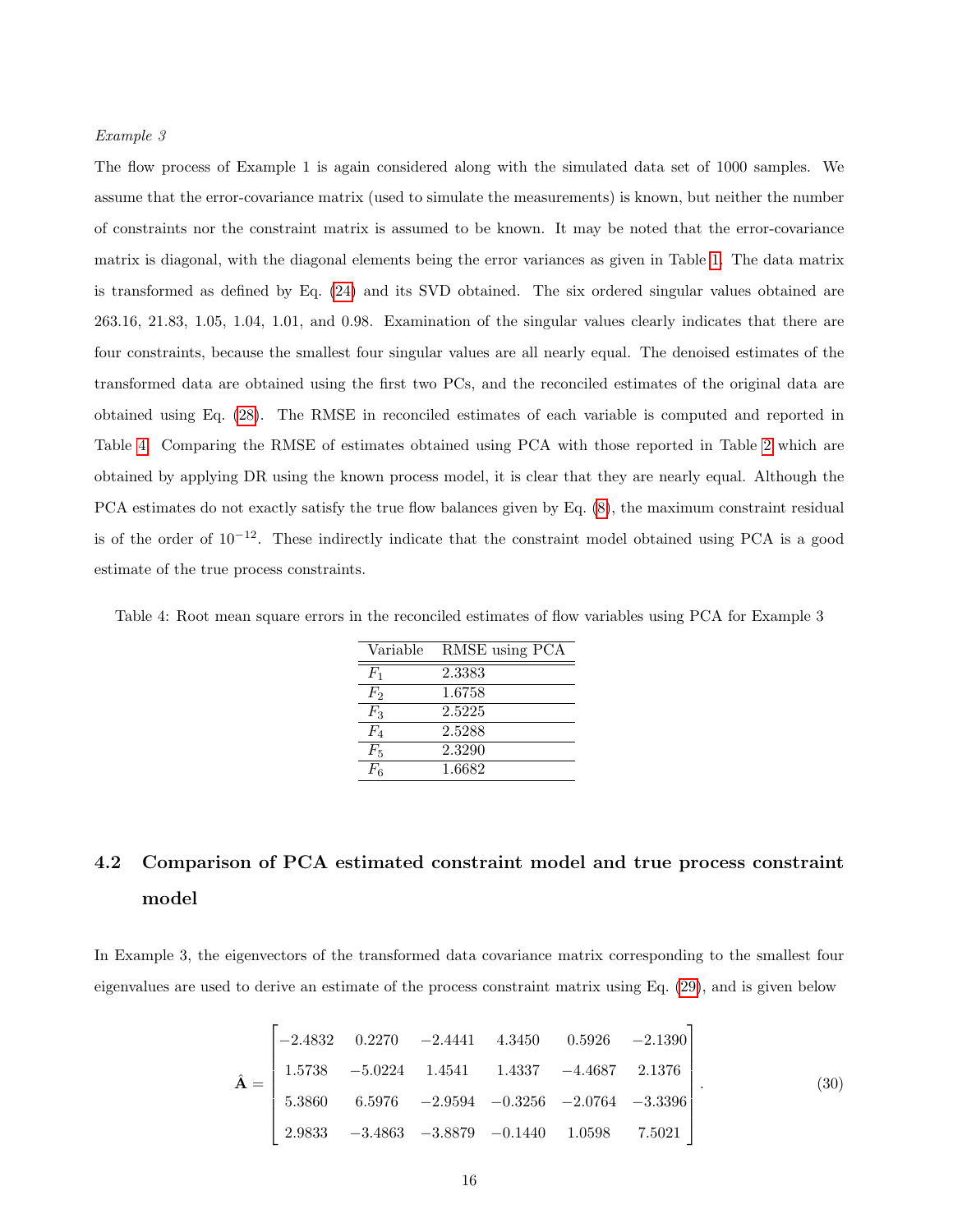The elements of the estimated constraint matrix do not seem to correspond with those of the constraint matrix derived from the first principles given by Eq. [\(9\)](#page-5-0). However, it should be noted that an element by element comparison between the estimated and true constraint matrices cannot be done, because the estimated constraint matrix may differ from the first principles model by a rotation matrix (see Eq. [\(19\)](#page-12-0)). Thus, only the row spaces of the estimated and true process constraint matrices can be compared. Two criteria were proposed by [\[Narasimhan and Shah\(2008\)\]](#page-30-5) for making such a comparison (i) the subspace angle between the row subspaces of the estimated and true constraint matrices, and (ii) the sum of orthogonal distances of the row vectors of the estimated constraint matrix from the subspace defined by the rows of the true constraint matrix. This metric (denoted by ' $\alpha$ ') is computed as follows:

$$
\alpha = \Sigma_i \alpha_i, \qquad \text{with} \tag{31}
$$

$$
\alpha_i = \|\hat{\mathbf{A}}_{i.} - \hat{\mathbf{A}}_{i.}\mathbf{A}^{\mathrm{T}}(\mathbf{A}\mathbf{A}^{\mathrm{T}})^{-1}\mathbf{A}\|,
$$
\n(32)

where  $\hat{A}_i$  are the rows of the estimated constraint matrix. Hence,  $\alpha$  value near to zero indicates that  $\hat{A}$  is a good approximation of A.

For Example 3, the subspace angle between the row spaces of estimated and true constraint matrices is 0.2377 degrees and  $\alpha = 0.0555$ . These values suggest that a good estimate of the constraint matrix has been obtained using PCA. Our experience with larger examples indicates that subspace angle is not a good criteria for comparison, because it does not clearly indicate the quality of the estimated constraint matrix, especially as the number of constraints increases.

A practically useful method for comparing the estimated and true constraint matrix is proposed in this work. For this purpose, the process variables are partitioned into a set of dependent variables  $x_D$  and a set of independent variables  $x<sub>I</sub>$ , based on process knowledge. The number of dependent variables should be chosen equal to the number of constraints. The constraints given by Eq. [\(1\)](#page-3-0) can be rewritten as

<span id="page-16-0"></span>
$$
\mathbf{A}_D \mathbf{x}_D + \mathbf{A}_I \mathbf{x}_I = 0,\tag{33}
$$

where  $A_D$  and  $A_I$  are the sub-matrices of A corresponding to dependent and independent variables, respectively. From Eq. [\(33\)](#page-16-0), the regression matrix relating the dependent variables to the independent variables can be obtained as

$$
\mathbf{x}_D = -(\mathbf{A}_D)^{-1} \mathbf{A}_I \mathbf{x}_I = \mathbf{R} \mathbf{x}_I.
$$
\n(34)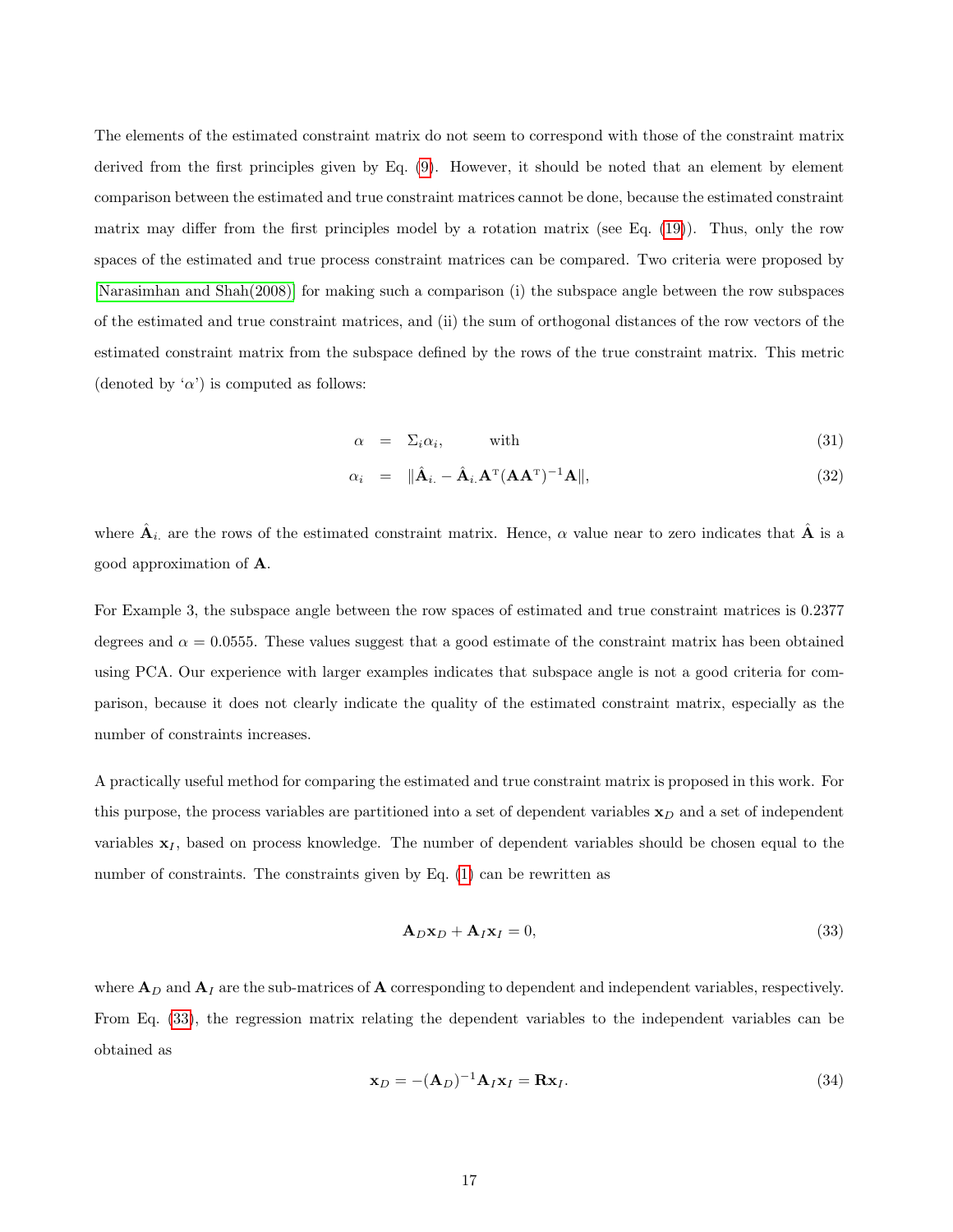In a similar manner, the estimated regression matrix can be obtained from the estimated constraint matrix as

$$
\hat{\mathbf{R}} = -\hat{\mathbf{A}}_D^{-1} \hat{\mathbf{A}}_I \tag{35}
$$

An element by element comparison can be made between  $\bf{R}$  and  $\bf{R}$ .

For Example 3, if the flow variables  $F_3$  to  $F_6$  are chosen as the dependent variables, then the true regression matrix and the estimated regression matrix derived from the estimated constraint matrix are given by

$$
\mathbf{R} = \begin{bmatrix} 1 & 1 \\ 1 & 1 \\ 1 & 0 \\ 0 & 1 \end{bmatrix}
$$
(36)  

$$
\hat{\mathbf{R}} = \begin{bmatrix} 1.0057 & 0.9936 \\ 1.0013 & 0.9988 \\ 1.0013 & -0.0022 \\ 0.0013 & 0.9991 \end{bmatrix}.
$$
(37)

An element by element comparison between the two regression matrices shows that the maximum absolute difference between the elements is 0.0064. This again clearly shows that an accurate estimate of the constraint matrix is obtained using PCA.

# <span id="page-17-0"></span>5 Model Identification, Error Variance Estimation and Data Reconciliation using IPCA

In Section [4.1,](#page-13-0) it was established that PCA is a technique for obtaining the steady-state constraint model and reconciled estimates from measured data when the error-covariance matrix is known. In practice, the error variances and covariances are not easily available and may also change with time. If replicate measurements are available corresponding to one or more steady states, then the error-covariance matrix can be directly estimated from the data, provided the measurements corresponding to each steady state operating period are clearly identified. However, identification of steady operating periods from data is itself a challenging problem. Given these practical difficulties, the question is whether it is possible to simultaneously estimate the error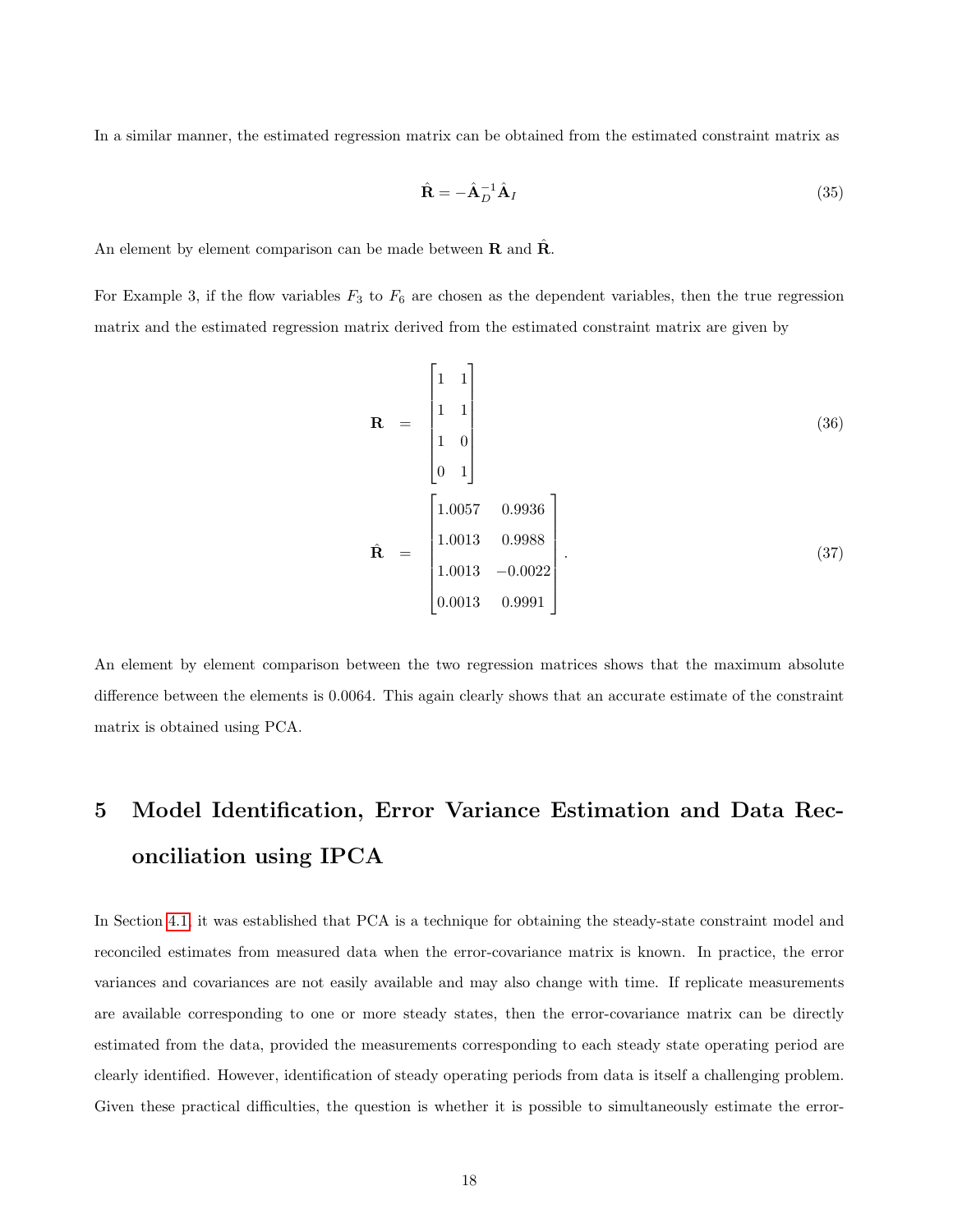covariance matrix, the process constraint model, and the reconciled estimates purely from data, without the need for replicate measurements corresponding to a steady state. Surprisingly, it is possible to extract all this information from data. A method for this purpose known as iterative PCA (IPCA) was recently proposed by [\[Narasimhan and Shah\(2008\)\]](#page-30-5). A brief description of this method follows.

In Section [4.1,](#page-13-0) it was shown how PCA can be used to obtain an estimate of the constraint matrix and reconciled estimates if the error-covariance matrix is given. In IPCA, this approach is iteratively combined with an algorithm for estimating the error-covariance matrix from data, given the constraint matrix, by solving the following optimization problem.

$$
\min_{\Sigma_{\epsilon}} N \log |\hat{\mathbf{A}} \Sigma_{\epsilon} \hat{\mathbf{A}}^{\mathrm{T}}| + \sum_{k=1}^{N} [\mathbf{r}^{\mathrm{T}}(k)(\hat{\mathbf{A}} \Sigma_{\epsilon} \hat{\mathbf{A}}^{\mathrm{T}})^{-1} \mathbf{r}(k)] \tag{38}
$$

Under the assumptions made regarding the measurement errors Eq.  $(3)$ , the objective function used for the estimating the error-covariance matrix is identical to maximizing the likelihood function of the constraints residuals  $r(k)$  defined by

$$
\mathbf{r}(k) = \hat{\mathbf{A}} \mathbf{y}(k) \tag{39}
$$

An updated estimate of the constraint matrix can be obtained using the estimated error-covariance matrix as described in Section [4.1,](#page-13-0) and the procedure repeated until the estimates of the error variance matrix (and constraint matrix) converges. At convergence, the smallest  $m$  eigenvalues should be all equal to unity. Thus, the convergence test can be applied to check if the average of the smallest  $m$  eigenvalues is close to unity.

The method described in this section for estimating the measurement error-covariance matrix from constraints residuals is known as an indirect method in the area of data reconciliation. Using indirect methods, the maximum number of elements of the symmetric error-covariance matrix that can be estimated is  $m(m + 1/2)$ . Almasy et al. [\[Almasy and Mah\(1984\)\]](#page-28-2) were the first to propose an indirect method, and obtained a solution which minimizes the sum of the off-diagonal elements of the error-covariance matrix. Later, Keller et al[\[Keller et al.\(1992\)Keller, Zasadzinski and Darouach\]](#page-30-8) obtained an analytical solution for the least squares solution for the elements of error-covariance matrix. A robust indirect approach for estimating the error variances was also proposed by [\[Chen et al.\(1997\)Chen, Bandoni and Romagnoli\]](#page-29-6). The approach described in this section is a maximum likelihood estimation procedure. Besides, a significant difference between the procedure described here and other indirect approaches proposed earlier in the field of DR, is that the constraint matrix is assumed to be known in earlier approaches, whereas the procedure described here is combined with PCA for simultaneous estimation of the constraint matrix and error-covariance matrix. The reconciled estimates of variables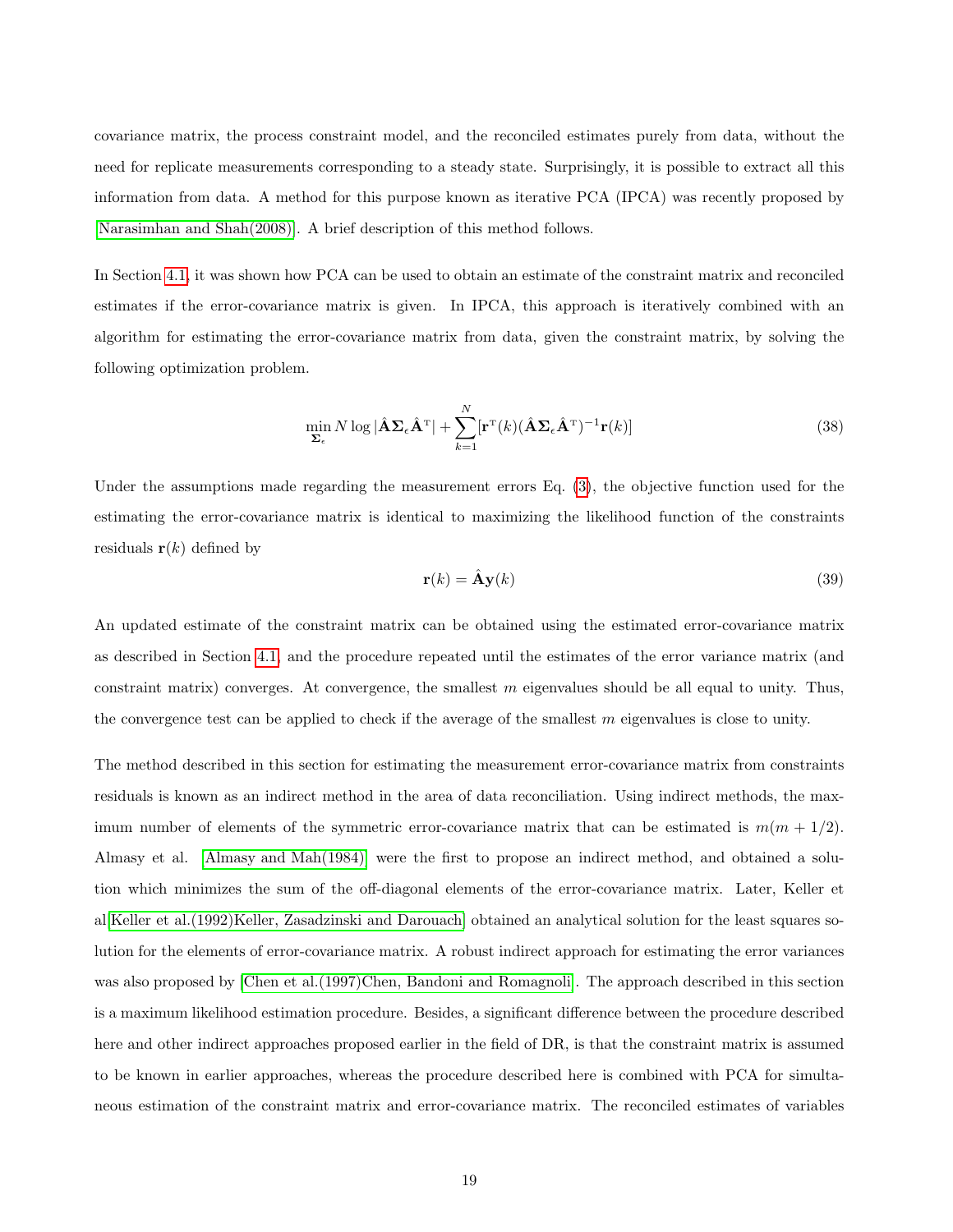corresponding to these estimated constraint and error-covariance matrix are also simultaneously obtained using Eq. [\(28\)](#page-14-2).

### Example 4

The flow process of Example 1 is considered to demonstrate IPCA. It is assumed that the error-covariance matrix is diagonal, but its elements are unknown. We need to estimate six elements of  $\Sigma_{\epsilon}$ , along with the constraint matrix and reconciled estimates. The number of constraints for this example is four, and it is possible to estimate a maximum of  $4(4+1)/2 = 10$  elements of the error-covariance matrix. Since we are estimating only 6 diagonal elements of  $\Sigma_{\epsilon}$ , the problem is identifiable. IPCA is applied to the data matrix and the estimated standard deviations of errors are given in Table [5.](#page-20-1) The results show that IPCA provides accurate estimates of error variances. Further, the six ordered singular values obtained are 258.47, 21.53, 1.02, 1, 0.99, and 0.99, which clearly indicates that there are four constraints. The reconciled values and the constraint matrix can be estimated using Eqs. [\(28\)](#page-14-2) and [\(29\)](#page-14-2). The subspace angle between the row spaces of estimated and true constraint matrices is 0.2373 degrees and  $\alpha = 0.0509$ . The maximum constraint residual is of the order of 10<sup>-12</sup>. The estimated regression matrix  $(\hat{\mathbf{R}}_{ipca})$  computed by considering the flow variables  $F_3$  to  $F_6$  as dependent variables is as follows:

$$
\hat{\mathbf{R}}_{ipca} = \begin{bmatrix} 1.0056 & 0.9937 \\ 1.0012 & 0.9990 \\ 1.0012 & -0.0022 \\ 0.0012 & 0.9993 \end{bmatrix} . \tag{40}
$$

The maximum absolute difference between the elements of **R** and  $\hat{\mathbf{R}}_{ipca}$  is 0.0063. The comparison of the estimated constraint matrix using the subspace angle  $(\alpha)$ , and  $\hat{\mathbf{R}}_{ipca}$  shows that IPCA provides an accurate estimate of the constraint matrix without knowledge of the error-covariance matrix. Further, the RMSE values in the reconciled estimates of each variable are computed and reported in Table [5.](#page-20-1) The RMSE values show that the reconciled estimates are comparable to the one obtained by applying DR using the known constraint model. The simulation results shows that IPCA is a reliable data-driven method for obtaining the reconciled values, a constraint matrix, and estimates of standard deviations from the data without any a priori knowledge.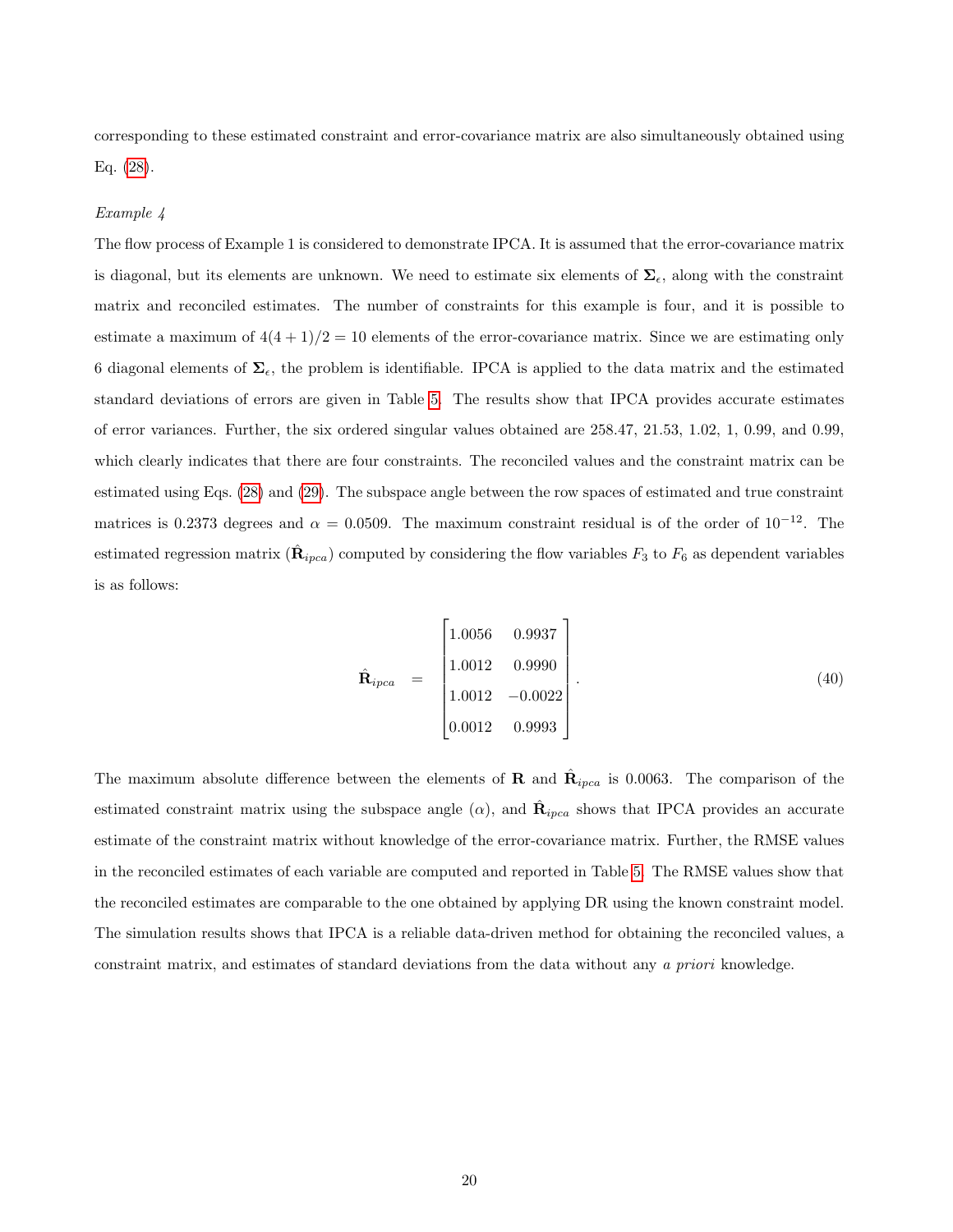| Variable                    | Estimated SD | RMSE using IPCA |
|-----------------------------|--------------|-----------------|
| $F_{\scriptscriptstyle{1}}$ | 0.1006       | 2.3439          |
| $F_2$                       | 0.0848       | 1.6753          |
| $F_3$                       | 0.1507       | 2.5246          |
| $F_4$                       | 0.2128       | 2.5309          |
| $F_5$                       | 0.1873       | 2.3344          |
| $F_6$                       | 0.0866       | 1.6689          |

<span id="page-20-1"></span>Table 5: Standard deviation (SD) and root mean square errors in the reconciled estimates of flow variables using IPCA (Example 4)

# <span id="page-20-0"></span>6 Extensions to PCA based Data Reconciliation

### 6.1 Partially measured systems

In the preceding sections, the close link between DR and PCA was established. Further, we have demonstrated that it is possible to identify the constraint model and error-covariance matrix, if required, from data using PCA (or IPCA). The estimated model and error-covariance matrix can be subsequently used for obtaining more accurate estimates of variables, by reconciling the measurements with respect to the identified model. In deriving these results, it was assumed that all process variables are measured, which is not valid in general. The connection between PCA and DR applied to a partially measured system is elucidated in this section.

We consider a process defined in Section [2.2.](#page-6-2) Let  $n_p$  be the number of measured variables out of n process variables, and let  $y_p(j)$  be measurements of  $n_p$  variables at the jth sample, where  $j = 1, ..., N$ . The corresponding  $(n_p \times N)$ −dimensional measurement matrix  $\mathbf{Y}_p$  can be obtained by collating  $\mathbf{y}_p(j)$  for all N samples. Then, the objective is to identify a linear model relating the measured variables and obtain reconciled estimates of these variables.

If the measurement error-covariance matrix is known, then we can apply PCA as described in Section [4.1](#page-13-0) to the data matrix  $Y_p$  and estimate the number of constraints, linear constraint matrix and reconciled values of the measured variables. On the other hand, if the measurement error-covariance matrix is unknown, then we can apply IPCA as described in Section [5](#page-17-0) to simultaneously estimate the error-covariance matrix, constraint matrix and reconciled values. The key question is how these estimates derived using PCA or IPCA are related to the estimates obtained by applying DR to the partially measured system described in Section [2.2,](#page-6-2) which uses knowledge of the true process constraints and error-covariance matrix. It may be noted that by applying PCA or IPCA to the data matrix  $Y_p$ , it is possible to identify the linear constraints relating only the measured variables. The constraints relating only the measured variables can also be derived using a projection matrix on the known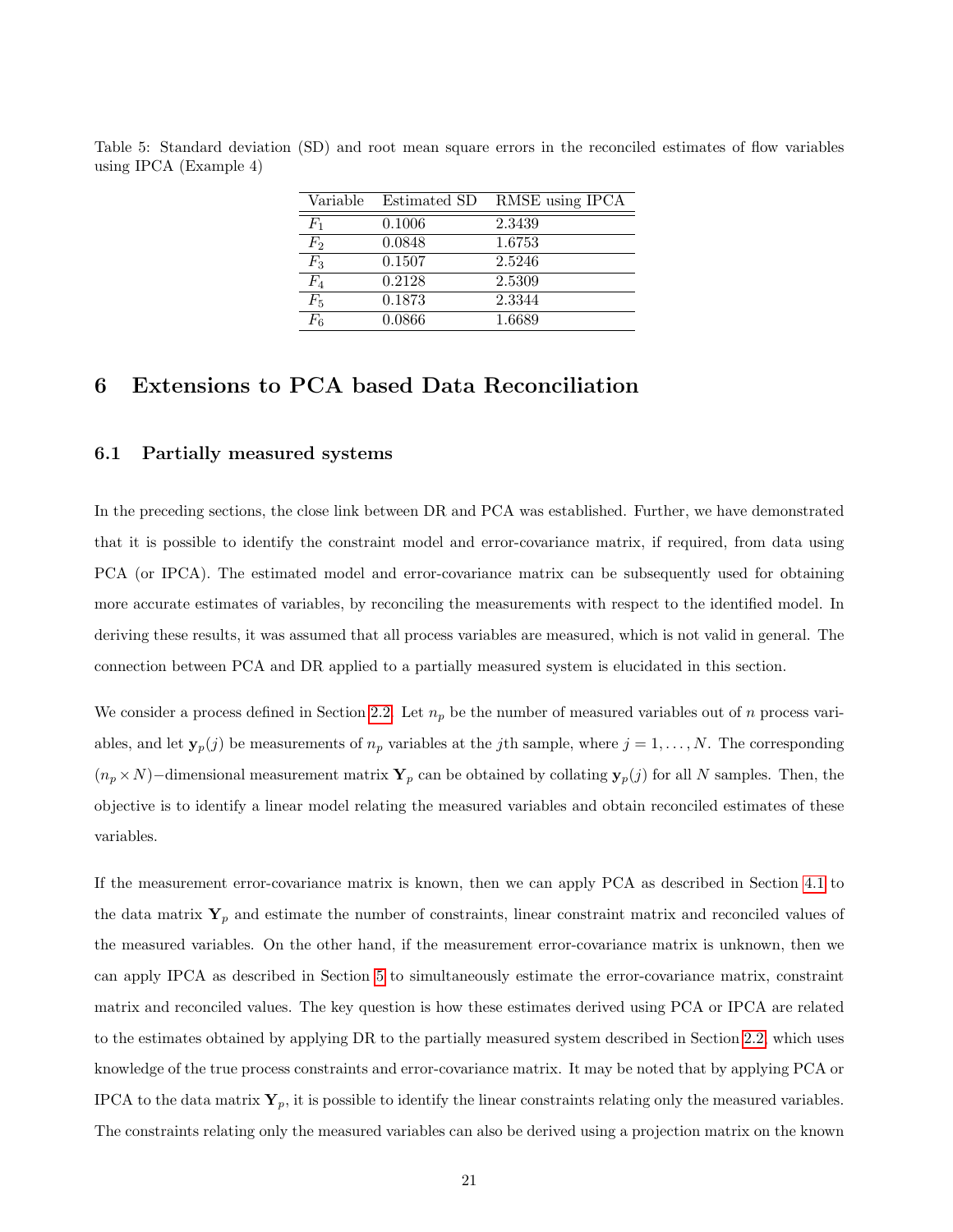true process constraints as described in Section [2.2.](#page-6-2) The reduced data reconciliation problem obtained after projecting out the unmeasured variables is identical to the DR problem for the completely measured process, with the only difference being that the constraint matrix relating the measured variables is the reduced balance matrix  $\mathbf{PA}_k$ . Therefore, using similar arguments as described in Sections [4.1](#page-13-0) and [5,](#page-17-0) we can derive the following result

$$
\mathbf{U}_{2p} = \mathbf{Q} \mathbf{P} \mathbf{A}_x, \tag{41}
$$

where  $U_{2p}$  are the eigenvectors of the covariance matrix of  $Y_p$  corresponding to the smallest  $m_p$  eigenvalues,  $\bf{Q}$  is an arbitrary non-singular rotation matrix and  $\bf{PA}_x$  is the reduced constraint matrix. The number of constraints in the reduced reconciliation problem  $m_p$  can be shown to be equal to  $(m - t)$  where t is the rank of  $\mathbf{A}_u$  [\[Narasimhan and Jordache\(2000\)\]](#page-30-2). The number of constraints  $m_p$  can also be obtained from the data because the smallest  $m_p$  eigenvalues should all be equal. The reconciled estimates corresponding to the identified model are given as before by

$$
\hat{\mathbf{X}}_p = \mathbf{U}_{1p} \mathbf{S}_{1p} \mathbf{V}_{1p}.
$$
\n(42)

While the above discussion brings out the relationship between PCA and DR as applied to a partially measured system, it should be pointed out that because there is no information regarding the unmeasured variables, PCA (or IPCA) can be used to estimate only the reduced constraint matrix that relate the measured variables. The true constraint matrix that relates both the measured and unmeasured variables cannot obviously be estimated from measured data. Furthermore, using the first principles model, it is also possible to classify unmeasured variables as observable or unobservable based on the given measurement structure, which cannot be derived using the data driven approach. The classification of measured variables as redundant or non-redundant can, however, be performed using the data driven approach, by examining the columns of the estimated reduced constraint matrix. If all the elements of a column of  $\hat{A}_p$  are close to zero, then the corresponding measured variable does not participate in any of the reduced constraints and is therefore a non-redundant measured variable. The following example illustrates the application of PCA to a partially measured flow process.

### Example 5

The flow process of Example 2 is considered here. We assume that the error-covariances for these variables are known. Then, PCA approach described in Section [4.1](#page-13-0) can be applied to the available flow measurements. The three ordered singular values obtained are 169.84, 18.96, and 1.03. This indicates that there is one constraint among the measured variables. The estimated constraint row is [−4.8612, 0.0107, 4.8549]. The estimated constraint is a scale of the projected constraint obtained from first principles obtained in Example 2. Note that the coefficient corresponding to the flow  $F_2$  is almost zero, which indicates that  $F_2$  is a non-redundant variable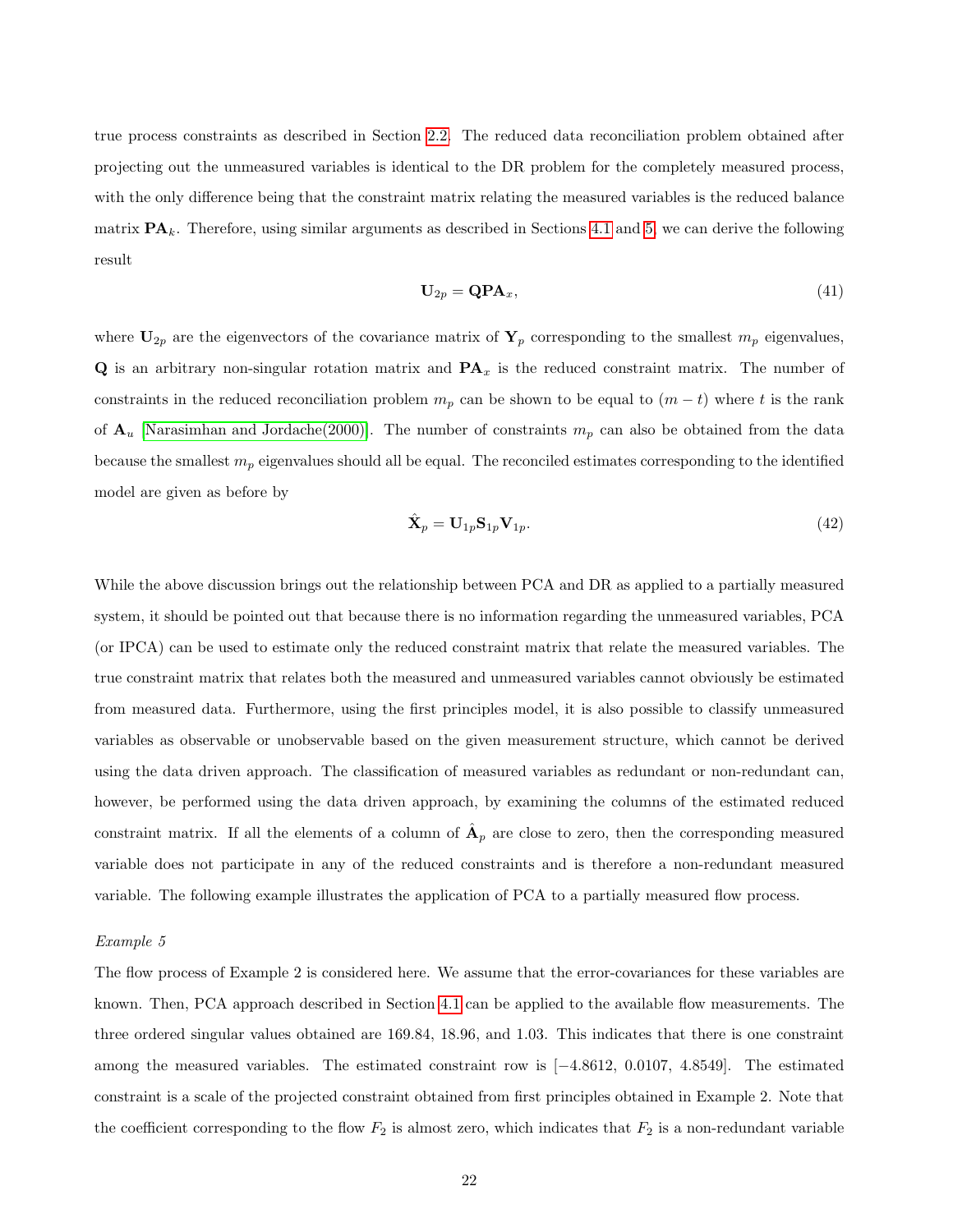and its measurement cannot be reconciled. Comparing the RMSE values of estimates obtained using PCA in Table [6](#page-22-0) with the RMSE values of measurements reported in Table [2,](#page-6-1) it is clear that PCA reconciles the flow variables  $F_1$  and  $F_5$ , but not  $F_2$ . The maximum constraint residual is of the order of 10<sup>-13</sup> which indicates that the identified model is close to the true one.

<span id="page-22-0"></span>Table 6: Root mean square errors in the reconciled estimates of flow variables for the partially measured system in Example 5

|       | Variable RMSE using PCA with the known SD |
|-------|-------------------------------------------|
| $F_1$ | 2.7951                                    |
| F,    | 2.5749                                    |
| Fκ    | 2.7873                                    |
|       |                                           |

### 6.2 Partially known constraint matrix

In Section [4,](#page-10-0) it was shown how PCA can be used for simultaneous model identification and data reconciliation when no knowledge of the constraint matrix is available. In some cases, a subset of constraint matrix (or linear relationships) may be known. In such a situation, it is required to identify only the remaining constraints that relate the measured variables. In this subsection, we extend the approach of PCA and IPCA so that the partial knowledge available about the process constraints can be fully exploited.

Let  $\mathbf{A}_g$  be the  $(m_g \times n)$ −dimensional known constraint matrix. For simplicity we assume that the errorcovariance matrix is known and is an identity matrix. The procedure described in this section can be generalized using the approach described in Sections [4](#page-10-0) and [5,](#page-17-0) if the error-covariance matrix is not an identity matrix, or if it is unknown. We are interested in identifying from the measured data only the linear constraints other than those that are specified. We ensure that none of the given constraints or any linear combination of these can be identified by first determining the component of the measured data that is orthogonal to the given constraints. The orthogonal component of the data is given by

$$
\mathbf{Y}_{proj} = [\mathbf{I} - \mathbf{A}_g^{\mathrm{T}} (\mathbf{A}_g \mathbf{A}_g^{\mathrm{T}})^{-1} \mathbf{A}_g] \mathbf{Y}.
$$
\n(43)

PCA is applied using  $Y_{proj}$  to estimate the remaining  $(m - m_g)$  constraints. In order to identify the remaining constraints from the SVD of the projected data matrix, it should be first noted that the projected data matrix satisfies the given constraints and will therefore have a rank equal to  $(n - m_g)$ . The smallest  $m_g$  singular values of the data matrix will be equal to zero and the corresponding left singular vectors (eigenvectors of the covariance matrix of the projected data matrix) will be exact linear combinations of the given constraints. Out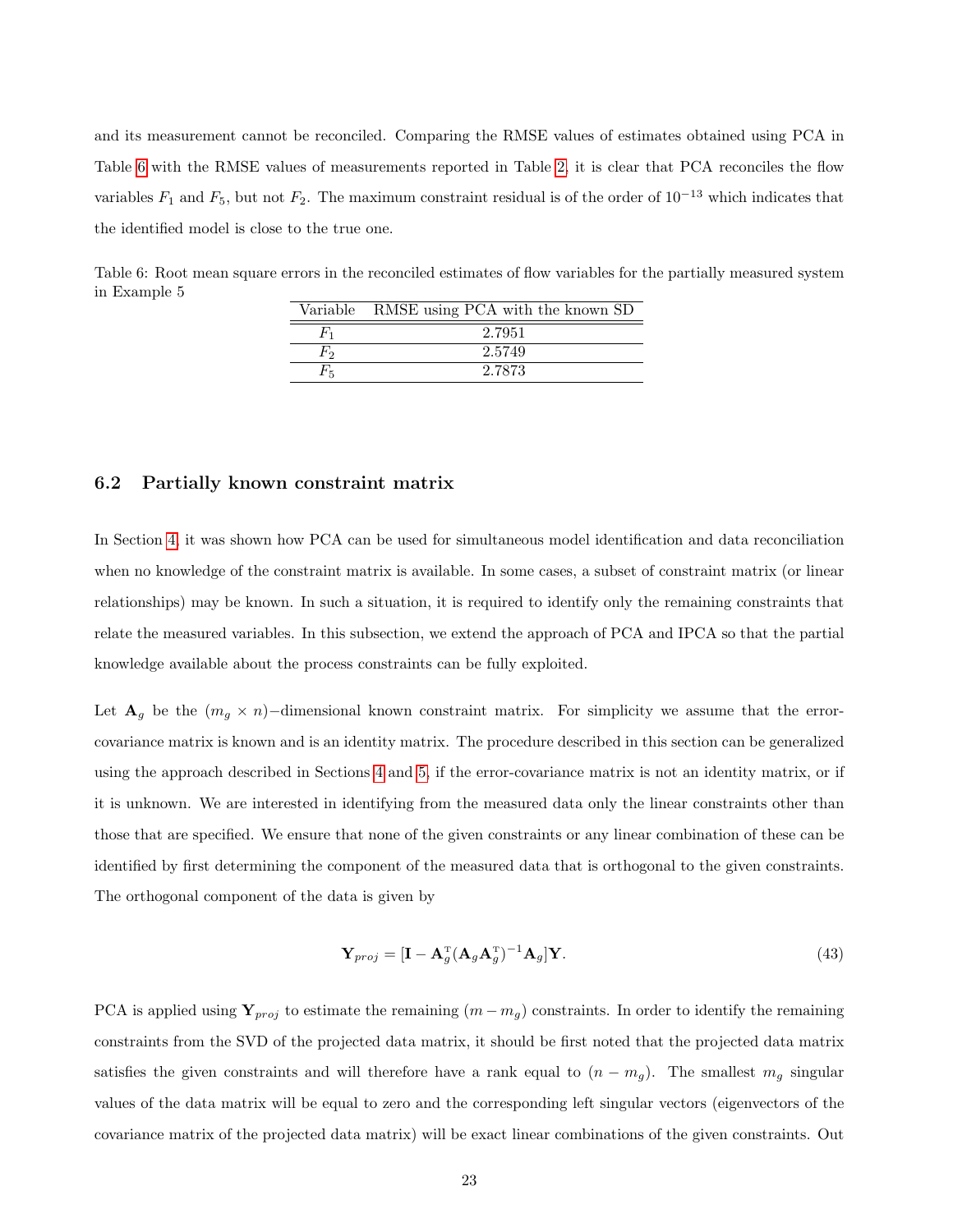of the non-zero singular values, we consider the smallest  $(m-m_g)$  singular values (all of which should be almost equal). The SVD of the projected data matrix is therefore partitioned corresponding to the largest  $(n - m)$ , next largest  $(m - m_g)$ , and remaining smallest  $m_g$  singular values as

$$
svd(\mathbf{Y}_{proj}) = \mathbf{U}_{proj,1} \mathbf{S}_{proj,1} \mathbf{V}_{proj,1}^{\mathrm{T}} + \mathbf{U}_{proj,2} \mathbf{S}_{proj,2} \mathbf{V}_{proj,2}^{\mathrm{T}} + \mathbf{U}_{proj,3} \mathbf{S}_{proj,3} \mathbf{V}_{proj,3}^{\mathrm{T}} \tag{44}
$$

The transpose of  $U_{proj,2}$  is an estimate of the remaining  $(m - m_g)$  constraints. The complete constraint matrix can be constructed as

$$
\hat{\mathbf{A}} = \begin{bmatrix} \mathbf{U}_{proj,2}^{T} \\ \mathbf{A}_{g} \end{bmatrix}
$$
 (45)

The reconciled estimates are obtained using the estimated constraint matrix in Eq. [\(5\)](#page-4-0). The following example demonstrates how partial knowledge of constraints can be combined with PCA to obtain improved estimates of variables as well as error-covariance matrix.

### Example 6

The flow system of Example 1 is considered here. It is assumed that the following constraints are known

$$
\mathbf{A}_g = \begin{bmatrix} 1 & 1 & -1 & 0 & 0 & 0 \\ 0 & 0 & 1 & -1 & 0 & 0 \end{bmatrix} . \tag{46}
$$

However, the error-covariances, and the number of constraints are unknown. IPCA is applied to the data matrix to estimate the measurement error variances and remaining constraints. The six singular values obtained at convergence are 258.17, 21.51, 1.01, 0.99, 0, and 0. The eigenvectors corresponding to the last two zero singular values correspond to the given constraints. Two singular values are equal to one, and, hence two additional constraints are correctly identified. The standard deviations of measurement errors estimated using IPCA and the RMSE in reconciled estimates are shown in Table [7.](#page-24-0) Comparing with the results reported in Table [5,](#page-20-1) it can be inferred that by utilizing knowledge of the two known process constraints, IPCA is able to obtain slightly more accurate reconciled estimates. The subspace angle between the row spaces of estimated and true constraint matrices is 0.0188 degree and  $\alpha = 0.0032$ . Further, the estimated regression matrix computed by considering the flow variables  $F_3$  to  $F_6$  as dependent variables is as follows: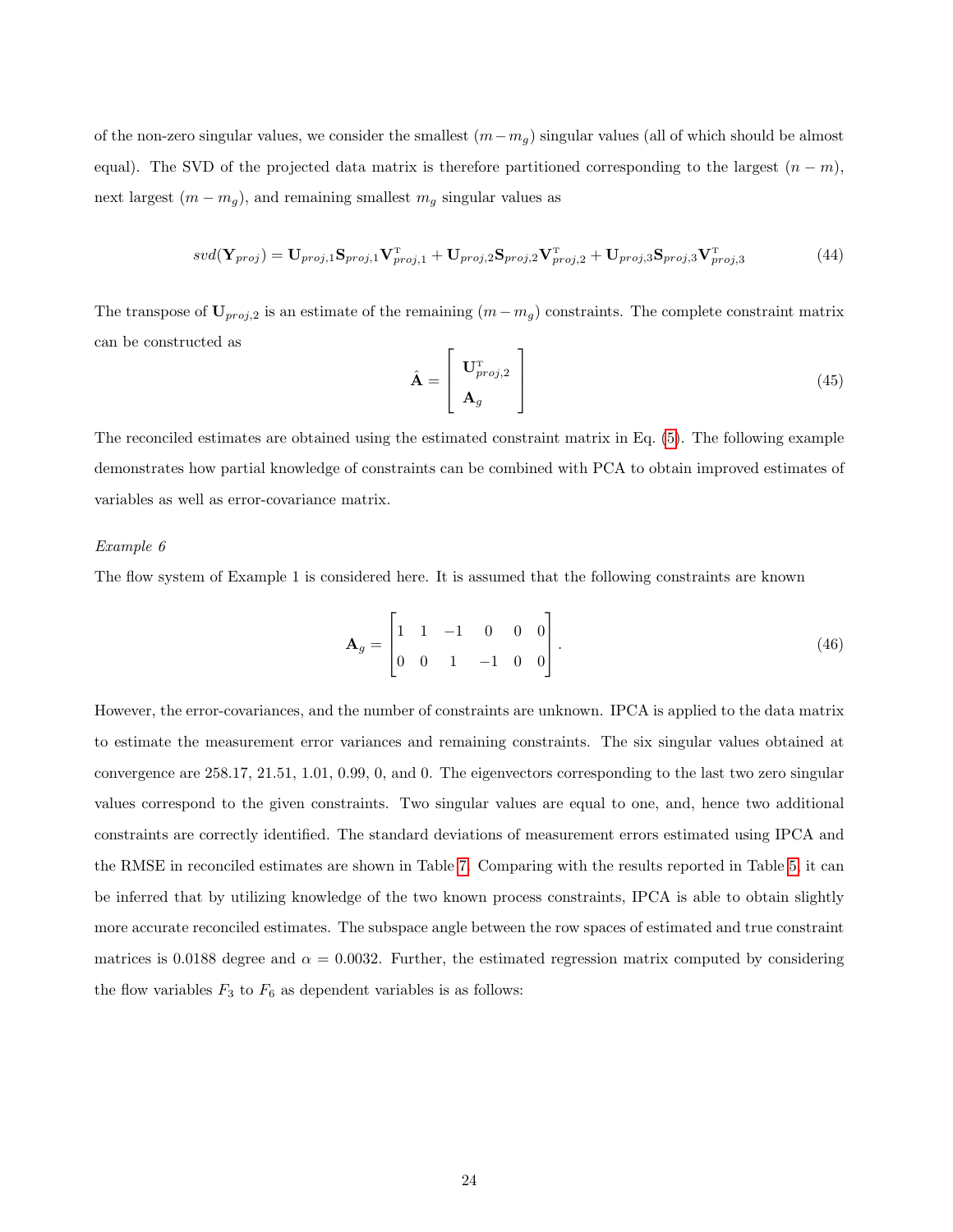| Variable       | Estimated SD | RMSE using IPCA |
|----------------|--------------|-----------------|
| $F_1$          | 0.1007       | 2.3418          |
| F <sub>2</sub> | 0.0850       | 1.6689          |
| $F_3$          | 0.1513       | 2.5189          |
| $F_4$          | 0.2128       | 2.5189          |
| $F_5$          | 0.1872       | 2.3342          |
| $F_6$          | 0.0865       | 1.6692          |

<span id="page-24-0"></span>Table 7: Partially known constraint matrix: Standard deviations (SD) and root mean square errors in the reconciled estimates of flow variables using IPCA (Example 6)

$$
\hat{\mathbf{R}}_{par} = \begin{bmatrix} 1.0000 & 1.0000 \\ 1.0000 & 1.0000 \\ 0.9999 & -0.0007 \\ 0.0002 & 1.0003 \end{bmatrix} . \tag{47}
$$

The maximum absolute difference between the elements of **R** and  $\hat{\mathbf{R}}_{par}$  is 7.4346  $\times$  10<sup>-4</sup>. These values indicate that the incorporation of the given constraints into IPCA (PCA) method improves the estimation of the remaining constraints.

### 6.3 Selection of model order

If the assumptions made regarding the measurement errors hold in practice, and the data are obtained when the process is strictly in a steady state, then the model order can be determined by examination of the singular values as described in Sections [4](#page-10-0) and [5.](#page-17-0) If these assumptions do not hold, then it is difficult to precisely identify the model order from data when PCA or IPCA is applied. In such a scenario, the estimated model order  $m_e$ may be either greater or less than the true model order  $m$ . If the estimated model order is greater than the true model order, we refer to it as *overfitting* because the reconciled estimates are forced to satisfy additional constraints that are not valid. Conversely, if the estimated number of constraints is less than the actual number, then we refer to it as *underfitting*. In this section, we investigate the effect of underfitting and overfitting the data, due to incorrect estimation of the number of constraints.

We write the SVD of the data matrix in partitioned form as given by Eq.  $(15)$ , where  $U_2$  contain the eigenvectors of  $\mathbf{S}_y$  corresponding to the smallest m eigenvalues. In the case of underfitting, the eigenvectors corresponding to the smallest  $m_e < m$  eigenvalues, denoted as  $U_{2s}$  will be chosen. This implies that  $U_{2s}$  is a subset of  $U_2$ ,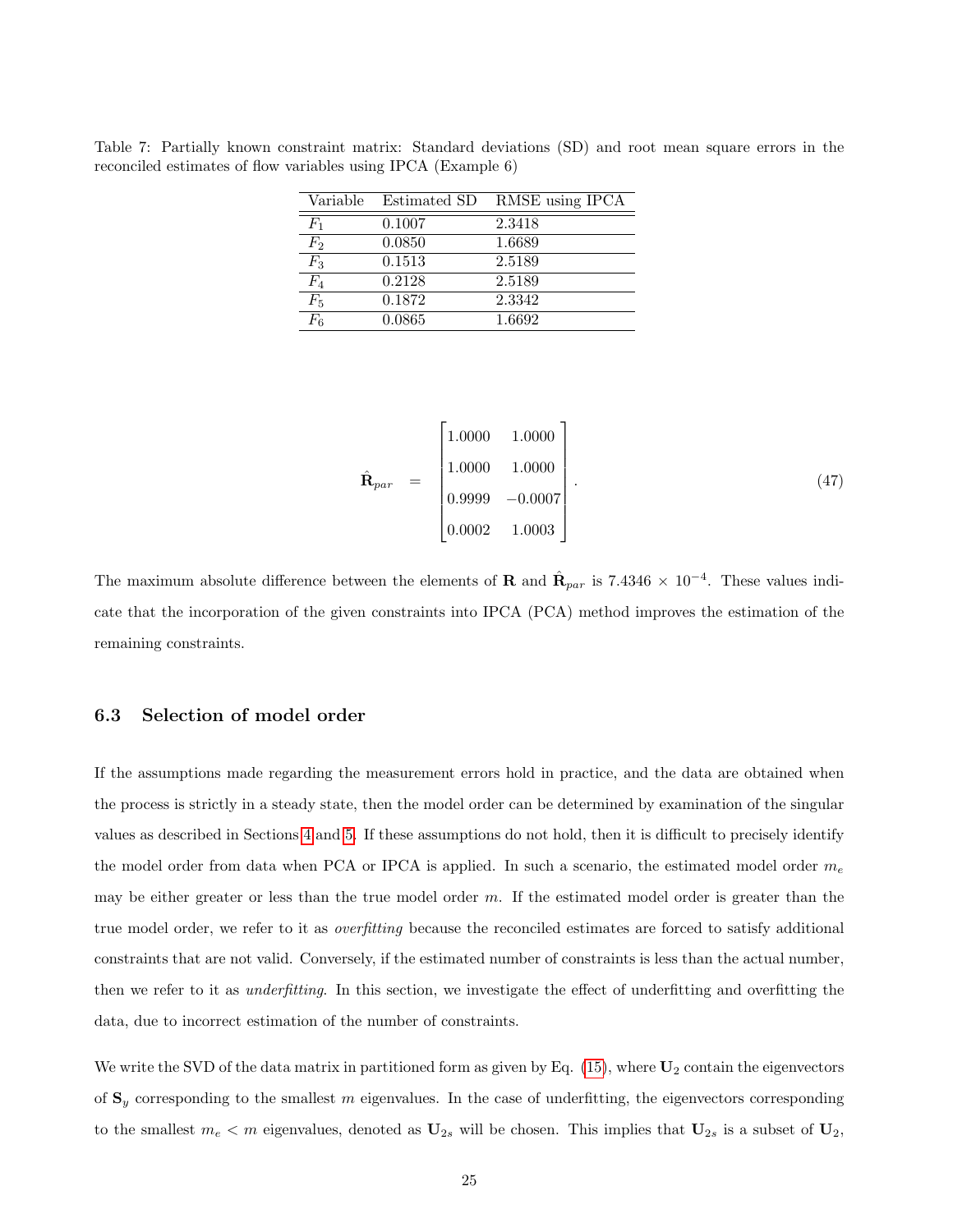and the columns of  $U_{2s}$  will therefore be an asymptotically unbiased estimate of a subset of linear combinations of the rows of A. Therefore, in the limit as sample size goes to infinity, the estimated constraint matrix will be orthogonal to the true values of the variables. That is,

<span id="page-25-0"></span>
$$
\mathbf{U}_{2s}^{\mathrm{T}}\mathbf{X} = \mathbf{0} \tag{48}
$$

The reconciled estimates corresponding to the identified constraint matrix is given by

$$
\hat{\mathbf{X}} = \mathbf{Y} - \mathbf{U}_{2s} \mathbf{S}_{2s} \mathbf{V}_{2s}^{\mathrm{T}}
$$
\n(49)

$$
= (\mathbf{I} - \mathbf{U}_{2s} \mathbf{U}_{2s}^{\mathrm{T}}) \mathbf{Y}. \tag{50}
$$

Taking expectation of the above equation and using Eq. [\(48\)](#page-25-0) we can prove that

<span id="page-25-1"></span>
$$
E\left[\hat{\mathbf{X}}\right] = \mathbf{X}.\tag{51}
$$

Eq. [\(51\)](#page-25-1) indicates that the reconciled estimates are unbiased even if the estimated number of constraints is less than the actual number.

If the number of constraints estimated is greater than  $m$ , then the estimated constraint matrix is given by

$$
\hat{\mathbf{A}} = \begin{bmatrix} \mathbf{U}_2^{\mathrm{T}} \\ \mathbf{U}_{1s}^{\mathrm{T}} \end{bmatrix}
$$
 (52)

<span id="page-25-2"></span>where  $U_{1s}$  is a subset of  $U_1$ . In the limit as the sample size goes to infinity, the eigenvectors  $U_2$  will be orthogonal to the true values, but the eigenvectors  $U_{1s}$  form a subspace of the true data space. This implies that

$$
\begin{bmatrix} \mathbf{U}_2^{\mathrm{T}} \\ \mathbf{U}_{1s}^{\mathrm{T}} \end{bmatrix} \mathbf{X} = \begin{bmatrix} \mathbf{0} \\ \alpha \end{bmatrix}
$$
 (53)

Substituting the above estimate of the constraint matrix in Eq. [\(20\)](#page-12-1), the reconciled estimates are obtained as

$$
\hat{\mathbf{X}} = \mathbf{Y} - \left[\mathbf{U}_2 \ \mathbf{U}_{1s}\right] \begin{bmatrix} \mathbf{U}_2^{\mathrm{T}} \\ \mathbf{U}_{1s}^{\mathrm{T}} \end{bmatrix} \mathbf{Y} \tag{54}
$$

$$
= \mathbf{Y} - (\mathbf{U}_2 \mathbf{U}_2^{\mathrm{T}} + \mathbf{U}_{1s} \mathbf{U}_{1s}^{\mathrm{T}}) \mathbf{Y} \tag{55}
$$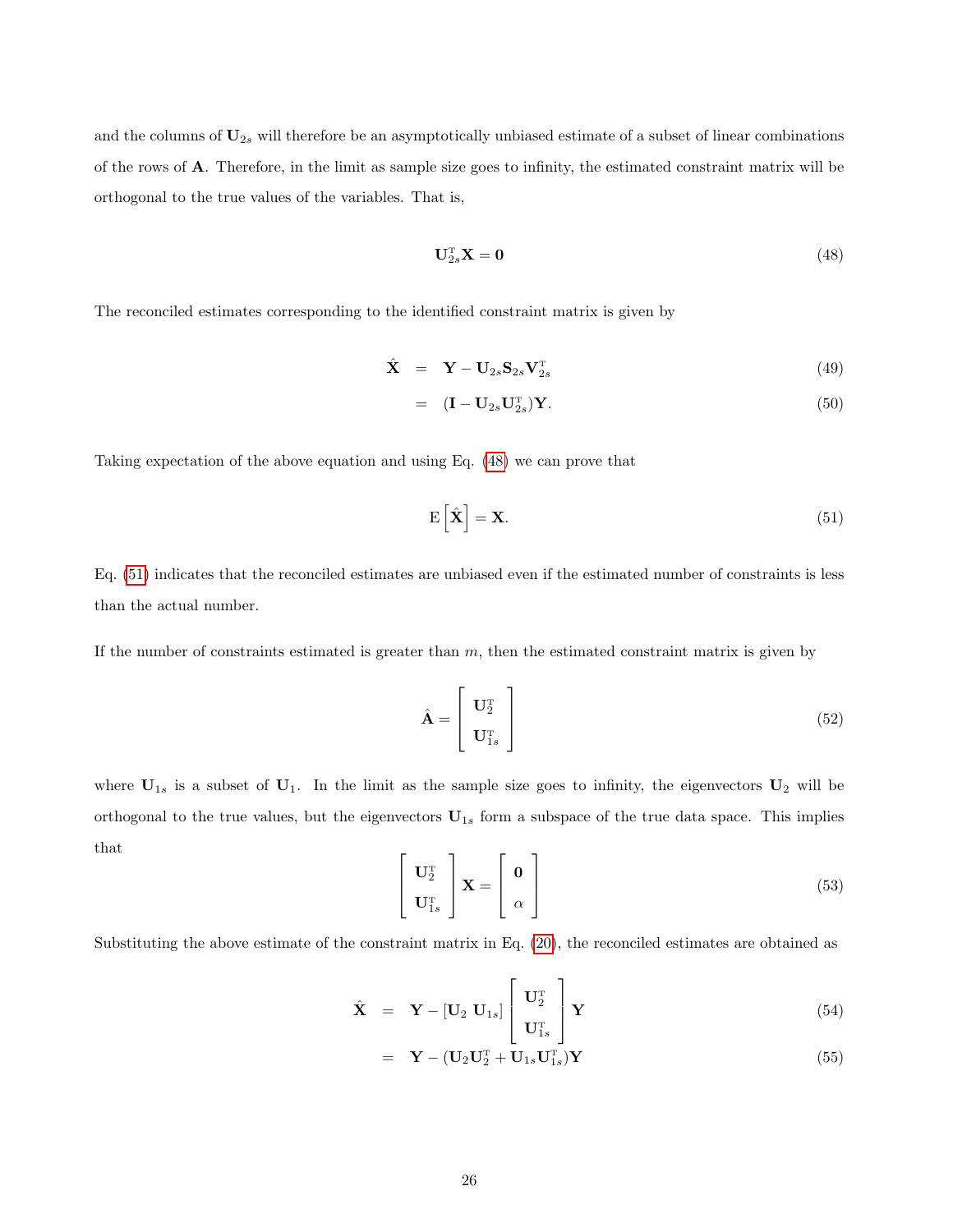Taking the expectation of above equation and using Eq. [\(53\)](#page-25-2) we get

$$
E\left[\hat{\mathbf{X}}\right] = \mathbf{X} - \mathbf{U}_{1s}\alpha\tag{56}
$$

This shows that overfitting introduces a bias in the reconciled values. Based on the above analysis, we make the recommendation that in practice it is better to be conservative in estimating the number of constraints, and avoid overfitting when using heuristics to determine the model order. The following example demonstrates the effect of underfitting and overfitting the data.

### Example 7

In this example, we will demonstrate effect of selection of model order on the estimates of the constraints, standard deviations, and the reconciled values. The settings of Example 4 are considered to demonstrate the concept. IPCA is applied to the data matrix under the assumption of different choices of model order. The singular values obtained at convergence of the method are reported for different model orders in Table [8.](#page-27-0) Examination of the singular values show that if the model order assumed is 5 which is greater than the true model order of 4, then the last five singular values are not all equal to unity. This clearly indicates that the assumed model order is incorrect. However, if the assumed model order is equal to or less than the true model order, then the number of unity singular values obtained is equal to the assumed model order. Based on these observations, a systematic method can be devised for determining the true model order using IPCA. We start with the least value of the model order that results in an identifiable problem, that is the assumed value of m should be such that  $m(m + 1)/2 \ge n$  (in this example it is 3 since we have to estimate 6 error variances). If the number of unity singular values obtained at convergence is equal to m, then we cannot conclude that the assumed model order is correct. Instead we increment the assumed model order by unity and apply IPCA again. If the number of unity singular values obtained is not equal to the assumed model order, then this violates the theoretical result expected from IPCA. The true model order is one less that the assumed model order at which this violation is observed. Although, in theory the true model order can be estimated exactly using this systematic procedure with IPCA, it may not work in practice if the noise in measurements do not satisfy the assumptions made, or there is mild nonlinearity in the process constraints which we have not considered. In practical applications when there is an ambiguity in selecting the model order it is better to choose a lower value. This is clearly shown by the RMSE values of the reconciled estimates obtained for this example for different model-order choices reported in Table [9.](#page-27-1) Comparing the RMSE values, it can be seen that overfitting leads to poor reconciled estimates due to bias introduced in the estimates. In contrast underfitting only marginally increases the inaccuracy in the reconciled estimates. The  $\alpha$  values computed for various orders in Table [10](#page-27-2) also indicate that the overfitting leads to poor estimates of the constraint model.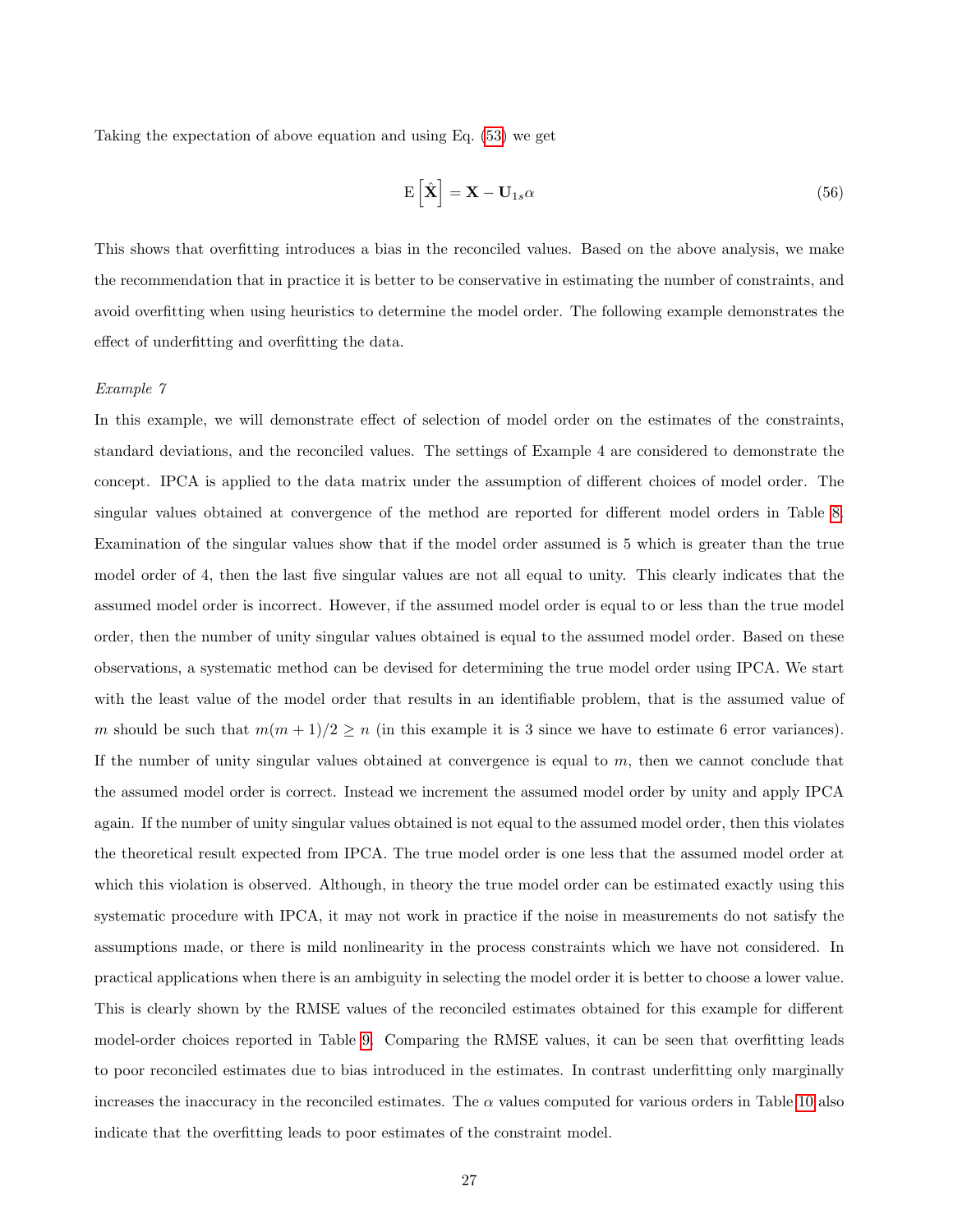<span id="page-27-0"></span>

| No.            |               | Singular values       |                |
|----------------|---------------|-----------------------|----------------|
|                | $m_e=5$       | $m_e=4$               | $m_e=3$        |
|                | (overfitting) | (perfect model order) | (underfitting) |
|                | 30194.45      | 258.47                | 57191.37       |
| $\overline{2}$ | 1.98          | 21.53                 | 41.35          |
| 3              | 1.00          | 1.02                  | 2.54           |
| $\overline{4}$ | 0.16          | 0.99                  | 1.01           |
| $\overline{5}$ | 0.11          | 0.99                  | 0.99           |
| 6              | 0.07          | 0.99                  | 0.99           |

Table 8: Singular values for different model order selection

<span id="page-27-1"></span>

|  |  |  | Table 9: RMSE values for different model order selection for each flow variable |  |  |
|--|--|--|---------------------------------------------------------------------------------|--|--|
|  |  |  |                                                                                 |  |  |

| Variable       |                          | RMSE values                      |                           |
|----------------|--------------------------|----------------------------------|---------------------------|
|                | $m_e=5$<br>(overfitting) | $m_e=4$<br>(perfect model order) | $m_e=3$<br>(underfitting) |
| $F_1$          | 35.4270                  | 2.3439                           | 2.6043                    |
| F <sub>2</sub> | 35.5942                  | 1.6753                           | 1.6943                    |
| $F_3$          | 4.8291                   | 2.5246                           | 2.6577                    |
| $F_4$          | 4.8345                   | 2.5309                           | 2.6314                    |
| $F_5$          | 35.4262                  | 2.3344                           | 5.8500                    |
| $F_6$          | 35.5942                  | 1.6689                           | 1.6766                    |

<span id="page-27-2"></span>Table 10: Quality of the model identified for different model orders by IPCA

| model order                  | $\alpha$ |
|------------------------------|----------|
| $m_e = 5$ (overfitting)      | 0.9125   |
| $m_e = 4$ (true model-order) | 0.0509   |
| $m_e = 3$ (underfitting)     | 0.0492   |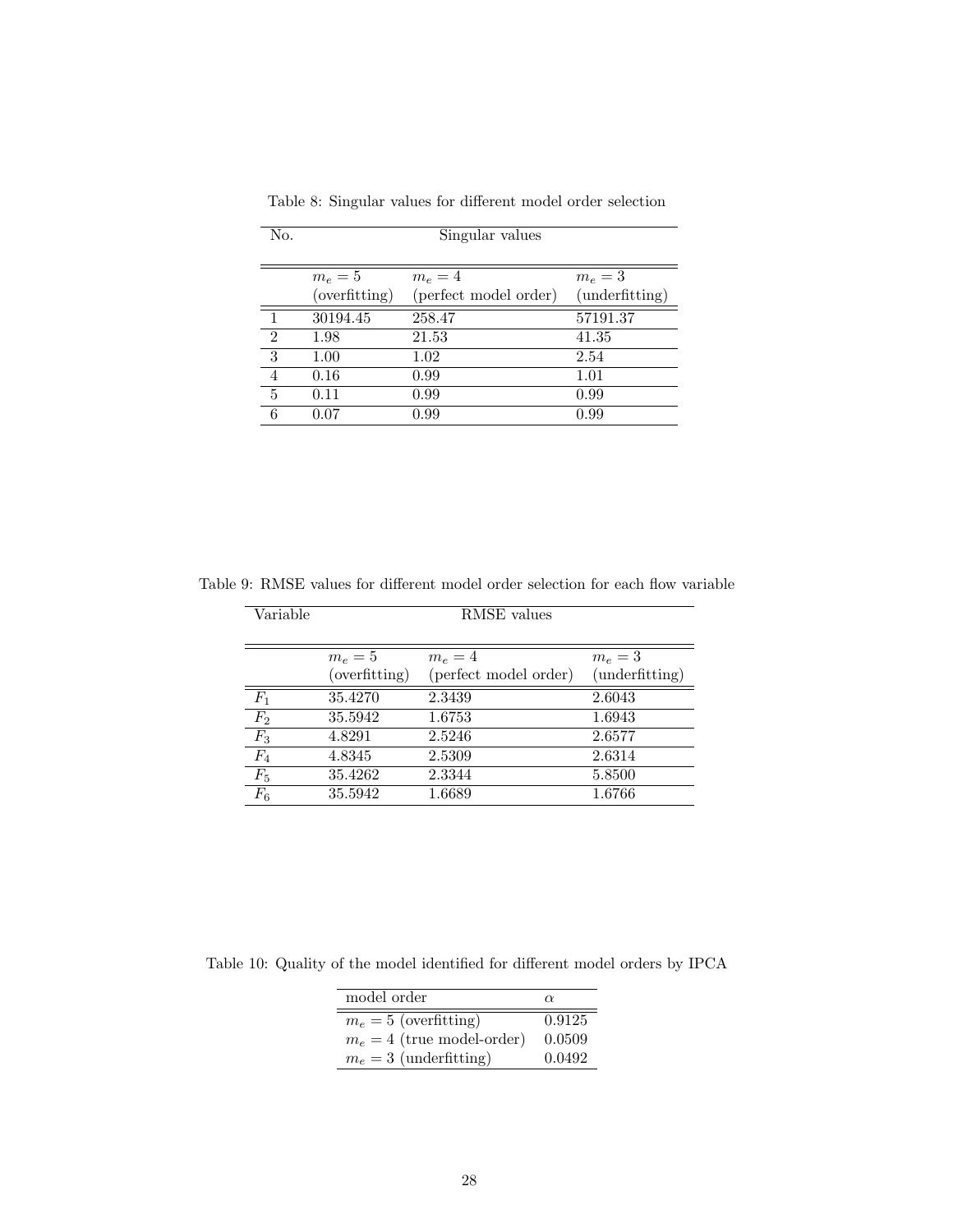# <span id="page-28-1"></span>7 Conclusions

PCA has been primarily regarded as a multivariate statistical technique which is useful for reducing dimensionality of data as well as for denoising it. The main message that we have attempted to convey in this paper is that PCA is a method that can be used to derive the steady state constraints of a linear process entirely from data along with reconciliation of the measurements. Iterative PCA which is a recent extension of PCA derives both the error-covariance matrix of measurements and the process constraint model simultaneously from data. Thus, the information necessary to reconcile data, and the reconciled estimates can be extracted from the data itself without any a priori process knowledge using PCA (or IPCA). We have also shown that if partial knowledge of process constraints is available, then they can be exploited to improve the estimates. Further, the effect of model order on the reconciled values have been studied, and it is shown that it is better to be conservative in fitting the number of constraints (i.e. estimate less constraints) in case of unknown model order.

The perspective provided in this paper can be used to seamlessly integrate PCA or IPCA with data reconciliation (DR) and its companion technique of gross error detection (GED). This integration is depicted in Fig. [3.](#page-29-7) We propose that IPCA should be used on historical (training) data to derive the process model and error-covariance matrix, if they cannot be easily obtained using a priori process knowledge. The derived model and errorcovariance matrix can be used in the techniques of DR and GED for reconciling future measurements and to detect gross errors in these measurements or the model as required.

# Acknowledgment

The financial support to Dr. Nirav Bhatt from Department of Science & Technology, India through INSPIRE Faculty Fellowship is acknowledged.

# References

- <span id="page-28-2"></span>[Almasy and Mah(1984)] Almasy, GA; Mah, RSH. Estimation of measurement error variances from process data. Ind Eng Chem Process Des Dev 1984;23:779–784.
- <span id="page-28-0"></span>[Bagajewicz(2001)] Bagajewicz, MJ. Process Plant Instrumentation: Design and Upgrade. Technomic Publishing Company, Lancster, 2001.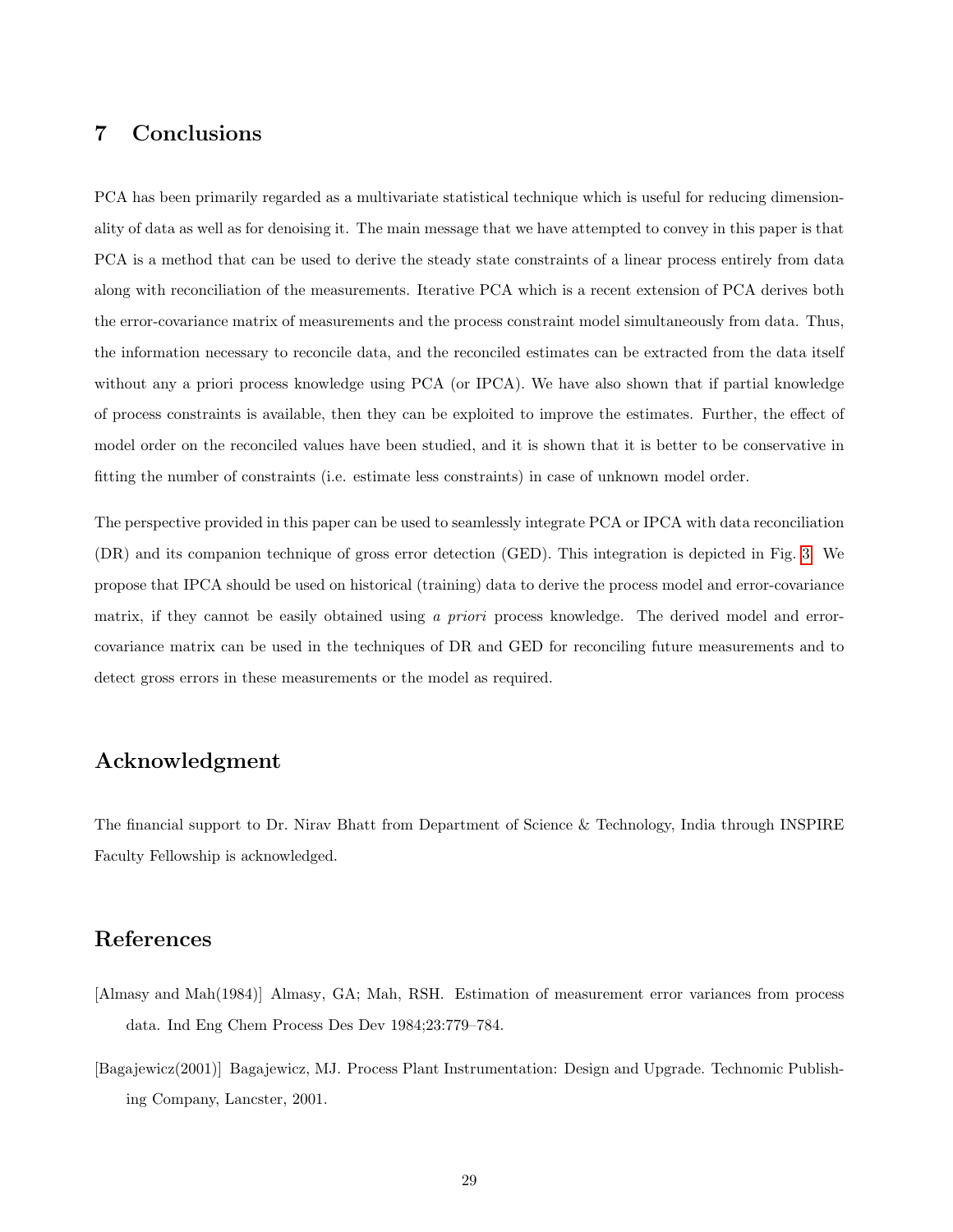### **PCA & DR: A Unified Framework**



<span id="page-29-7"></span>Figure 3: A unified framework for principal component analysis (PCA) and data reconciliation (DR)

- <span id="page-29-6"></span>[Chen et al.(1997)Chen, Bandoni and Romagnoli] Chen, J; Bandoni, A; Romagnoli, JA. Robust estimation of measurement error variance/covaraince from process sampling data. Comput Chem Eng 1997;21:593–600.
- <span id="page-29-3"></span>[Crowe et al.(1983)Crowe, Garcia Campos and Hrymak] Crowe, CM; Garcia Campos, GY; Hrymak, A. Reconciliation of process flow rates by matrix projection. AIChE J 1983;29:881–888.
- <span id="page-29-2"></span>[Davis et al.(1999)Davis, Piovoso, Kosanovich and Bakshi] Davis, J; Piovoso, MJ; Kosanovich, KA; Bakshi, BR. Process data analysis and interpretation. In: Advances in chemical engineering. Academic Press; 1999. p. 2–97.
- <span id="page-29-4"></span>[Gertler et al.(1999)Gertler, Li, Huang and McAvoy] Gertler, J; Li, W; Huang, Y; McAvoy, T. Isolation enhanced principal component analysis. AIChE J 1999;45:323–334.
- <span id="page-29-0"></span>[Hodouin(2010)] Hodouin, D. Process observers and data reconciliation using mass and energy balances. In: Sbarbaro, D; Villar, R, editors. Advanced Control and Supervision of Mineral Processing Plants. Springer; 2010. p. 15–83.
- <span id="page-29-5"></span>[Huang(2001)] Huang, B. Process identification based on last principal component analysis. J Proc Cont 2001;11:19–33.
- <span id="page-29-1"></span>[Jolliffe(2002)] Jolliffe, IT. Principal Component Analysis. 2nd ed. Springer-Verlay, New York, 2002.